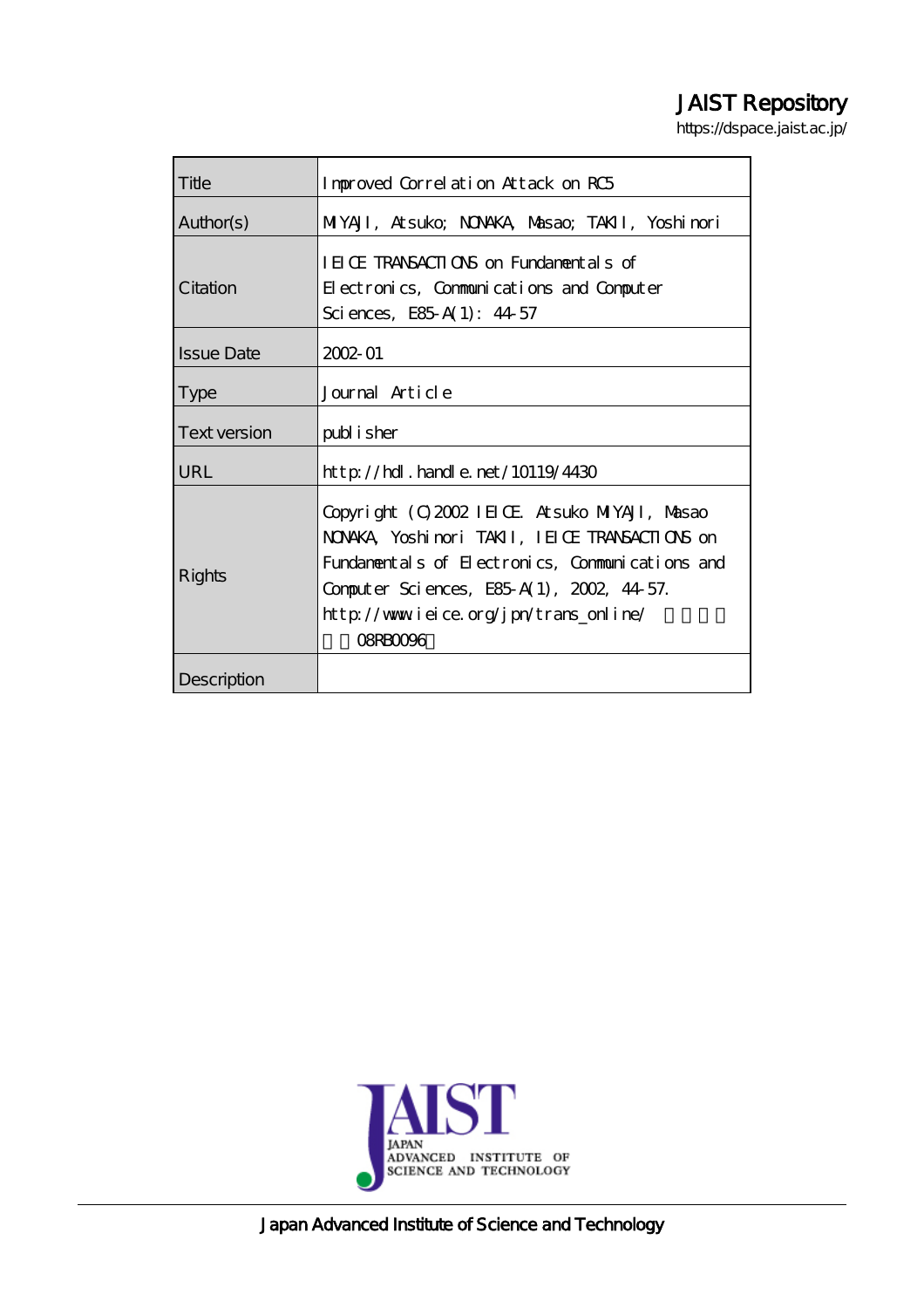## PAPER Special Section on Cryptography and Information Security **Improved Correlation Attack on RC5**

## **Atsuko MIYAJI**†a)**,** *Regular Member***, Masao NONAKA**†**,** *and* **Yoshinori TAKII**†,††**,** *Nonmembers*

**SUMMARY** Various attacks against RC5 have been analyzed intensively [1], [2], [4]–[7]. A known plaintext attack [2] has not been reported that it works on so higher round as a chosen plaintext attack [1], but it can work more efficiently and practically. In this paper, we investigate a known plaintext attack against RC5 by improving a correlation attack [7]. As for a known plaintext attack against RC5, the best known result is a linear cryptanalysis [2]. They have reported that RC5-32 with 10 rounds can be broken by  $2^{64}$  plaintexts under the heuristic assumption: RC5-32 with  $r$  rounds can be broken with a success probability of 90% by using  $2^{6r+4}$  plaintexts. However, their assumption seems to be highly optimistic. Our known plaintext correlation attack can break RC5-32 with 10 rounds (20 halfrounds) in a more strict sense with a success probability of 90% by using 263.<sup>67</sup> plaintexts. Furthermore, our attack can break RC5-32 with 21 half-rounds in a success probability of 30% by using  $2^{63.07}$  plaintexts.

*key words:* RC5, <sup>a</sup> known plaintext attack, <sup>a</sup> correlation attack

#### **1. Introduction**

RC5 is a block cipher designed by Rivest [11], which is constructed by only simple arithmetic such as an addition, a bit-wise exclusive-or (XOR), and a data dependent rotation. Therefore RC5 can be implemented efficiently with small memory.  $RC5-32/r$  means that two 32-bit-block plaintexts are encrypted by  $r$  rounds, where one round consists of two half-rounds. RC6 is the next version of RC5, which has almost the same construction as RC5: RC6 consists of a multiplication, an addition, XOR, and a data dependent rotation. While the input of RC5 consists of 2 words such as  $(L_0, R_0)$ , that of RC6 consists of 4 words. This is why approach of attacks on RC5 is similar to that on RC6, but a slight difference is needed.

Various attacks against RC5 have been analyzed intensively  $[1], [2], [4]$ – $[7]$ . As for a chosen plaintext attack, the best known algorithm [1] can break RC5-  $32/12$  by using  $(2^{44}, 2^{54.5})$  pairs of chosen plaintexts and known plaintexts. However, it requires further much stored plaintexts such as  $2^{54.5}$ . Even in the case of RC5-

a) E-mail: miyaji@jaist.ac.jp

 $32/10$ , it requires  $(2^{36}, 2^{50.5})$  pairs of chosen plaintexts and known plaintexts with stored  $2^{50.5}$  plaintexts. In a realistic sense, it would be rather infeasible to employ such an algorithm. On the other hand, a known plaintext attack can work more efficiently and practically although it has not been reported that it works on so higher round like 12. In this paper, we investigate a known plaintext attack against RC5.

As for a known plaintext attack against RC5, the best known result is a linear cryptanalysis [2]. They have reported that RC5-32 with 10 rounds can be broken by  $2^{64}$  plaintexts under the heuristic assumption: RC5-32 with  $r$  rounds can be broken with a success probability of 90% by using  $2^{6r+4}$  plaintexts. However, their assumption seems to be highly optimistic. Table 1 shows both their results and our results. In fact, their experimental results report that RC5-32 with 3 or 4 rounds is broken with a success probability of only  $81\%$  or  $82\%$  if we use  $2^{22}$  or  $2^{28}$  plaintexts respectively. This means that their estimation does not hold even in such lower rounds as 3 or 4. On the other hand, they also discussed the theoretical complexity of breaking RC5-32 with r rounds: RC5-32 with r rounds can be broken with a success probability of 90% by using  $2^{6.8r+2.4}$  plaintexts. According as their theoretical assumption, it requires  $2^{22.8}$  or  $2^{29.6}$  plaintexts in order to break RC5-32/3 or RC5-32/4 with a success probability of 90%. Actually it seems that the theoretical estimate reflects their experimental results. Note that under the theoretical assumption, their known plaintext attack can break RC5-32/9 but not RC5-32/10 with a success probability of 90%. In this paper, we improve a correlation attack [7] as a known plaintext attack. Our attack can break RC5-32/10 with a success probability of 90% by using  $2^{63.67}$  plaintexts. As we see in Table 1, our attack can break solidly RC5- 32/2, RC5-32/3, RC5-32/4, and also RC5-32/5 with less plaintexts and a higher probability compared with [2]. In a more strict sense our attack can break RC5-32 with 10 rounds by a known plaintext attack.

Correlation attack makes use of correlations between an input and the output, which is measured by the  $\chi^2$  test [6], [7]: the specific rotation in both RC5 and RC6 is considered to cause the correlations between the corresponding two 5-bit integer values. In [7], correlation attacks against RC6-32 recover subkeys from the

Manuscript received March 23, 2001.

Manuscript revised June 20, 2001.

Final manuscript received September 20, 2001.

<sup>&</sup>lt;sup>†</sup>The author is with Japan Advanced Institute of Science and Technology, Hokuriku, Ishikawa-ken, 923-1292 Japan.

<sup>&</sup>lt;sup>††</sup>Presently, the author is with Japan Air Self Defense Force.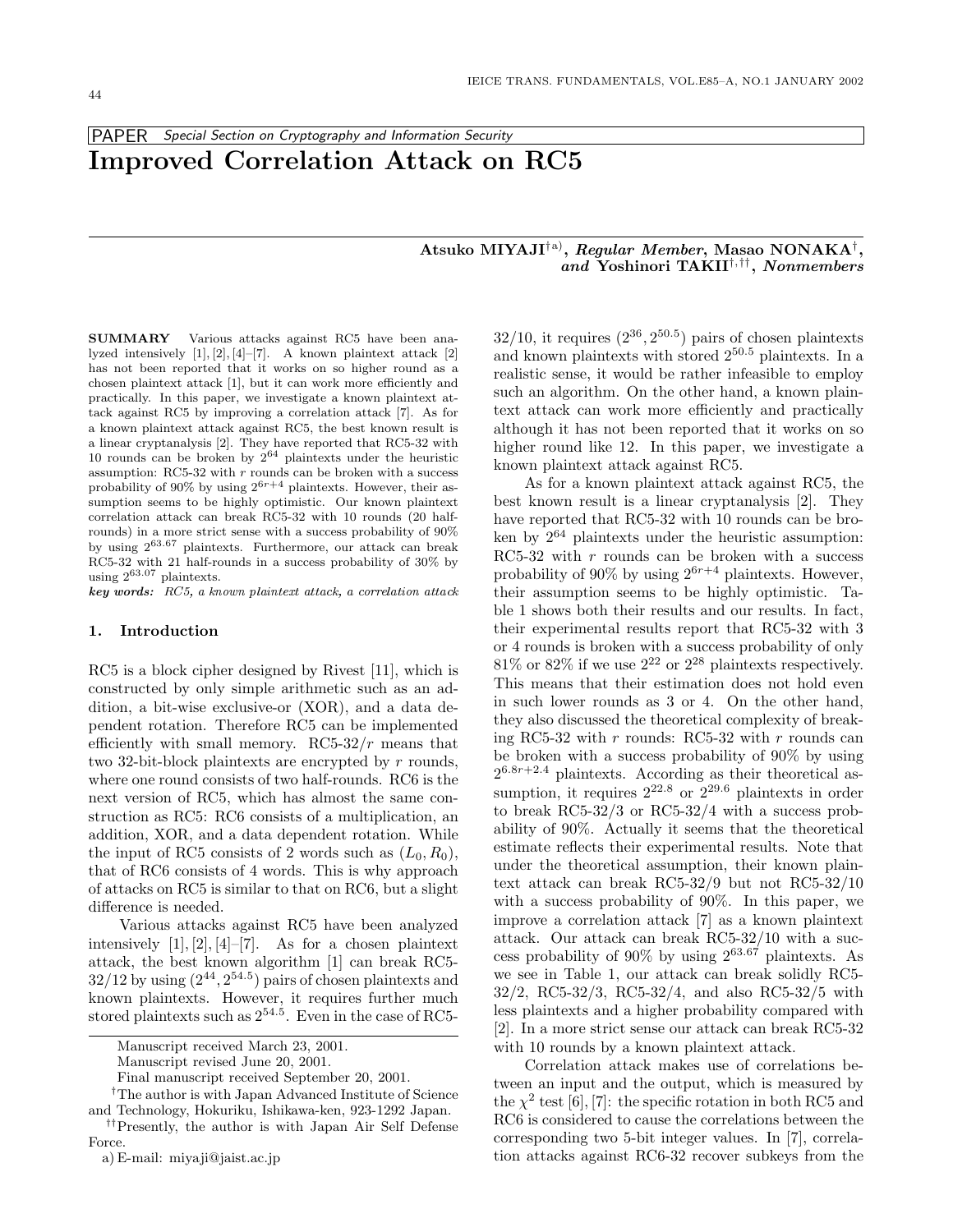|        | <i>r</i> -round estimation   |                  | 2 rounds          |                  | 3 rounds  | 4 rounds         |                 | 5 rounds         |        |
|--------|------------------------------|------------------|-------------------|------------------|-----------|------------------|-----------------|------------------|--------|
|        | (heuristic)<br>theoretical ( | $\#\text{texts}$ | $\#\mathrm{keys}$ | $\#\text{texts}$ | #keys     | $\#\text{texts}$ | $\#\text{keys}$ | $\#\text{texts}$ | #keys  |
| $^{2}$ | $20.8r+2.4(20r+4)$           | 216              | 92/100            | 922              | 81<br>100 | ച28              | 82/100          | 534              | 9/10   |
| our    | $-26.14r+2.27$               | 915              | 100/100           | 22               | 100/100   | $2^{28}$         | 99/100          | $2^{33}$         | 90/100 |
| attack |                              | 214              | 95/<br>/100       | 21               | 95/100    | 27               | 96/100          | 232              | 60/100 |

1st round to the r-th round by handling a plaintext in such a way that the  $\chi^2$ -test after one round becomes significantly higher value. Their main idea is to choose such a plaintext that the least significant five bits in the first and third words are constant after one-round encryption. Therefore plaintexts in RC6 are chosen as follows: 1. the least significant five bits in the first and third words are zero; 2. the fourth word is set to the values that introduce a zero rotation in the 1st round. To sum up, their attack controls a plaintext in two parts with 5 bits: 5 bits corresponding to the  $\chi^2$ -test and 5 bits in relation to data dependent rotations. Let us apply their attack to RC5, where a plaintext is represented by 2 words  $(L_0, R_0)$ . According to their approach, it is necessary to control a plaintext in each block with each 5 bits: Choose a plaintext such that the least significant five bits of  $L_0$  is 0 and that  $R_0$  introduces a zero rotation in the 1st round. As a result, available plaintexts are reduced by  $2^{10}$ . Compared with RC6, available plaintexts to attack RC5 is extremely less since the block size of RC5 is just half of RC6. Therefore, it is critical to reduce available plaintexts of RC5 by  $2^{10}$  in order to break RC5 with more higher round. This is why their attack does not work well on RC5 directly. In fact, they also reported that their attacks do not work well on RC5 compared with the existing attack [1]. In [3], a correlation attack is also applied to RC5. Their algorithm searches subkeys from the final round to the 1st round by fixing both  $lsb_5(R_0)$  and  $lsb_5(L_0)$  to be 0. Their attack also suffers from the same problem of less available plaintext. The important factor to target at RC5 is how to increase the available plaintexts.

In this paper, we investigate how output  $L_{h+1}$  after h half-rounds depends on a chosen plaintext, and find experimentally the following features of RC5.

- 1. The  $\chi^2$ -values for the least significant five bits on  $L_{h+1}$  become significantly high by simply setting such  $R_0$  that fixes a rotation amount in the 1st half-round. Note that any rotation amount, which is not necessarily small rotation amount, outputs the higher  $\chi^2$ -values.
- 2. Any consecutive five bits on  $L_{h+1}$  outputs similarly high  $\chi^2$ -values by simply setting such  $R_0$  that fixes a rotation amount in the 1st half-round.

Usually we know that output of RC5 is highly unlikely to be uniformly distributed if a plaintext is chosen in such a way that it introduces a zero rotation or small amount rotation in the 1st half-round [7]. However, from the above feature 1, output of RC5 is also highly

unlikely to be uniformly distributed if only a rotation in the 1st half-round is fixed. Apparently a rotation in the 1st half-round is fixed if and only if the least significant five bits of  $R_0$  is fixed. This means that any plaintext can be used for correlation attack by classifying it in the same least significant five bits. In this way we can extend a chosen plaintext correlation attack to a known plaintext attack without any cost. From the above feature 2, any consecutive five bits on  $L_{h+1}$  can be used to compute the  $\chi^2$ -values in the similar success probability.

We improve a correlation attack as a known plaintext attack by taking full advantage of the above features. The main points of our attack on RC5 are as follows:

- 1. Use any plaintext by classifying it into the same least significant five bits.
- 2. Determine the parts, on which the  $\chi^2$ -statistic is measured, according to ciphertexts.

We also present two algorithms to recover 31 bits of the final half-round key: one recovers each 4 bits in serial and the other recovers each 4 bits in parallel. By employing our correlation attack, RC5-32 with  $r$  rounds  $(h)$ half-rounds) can be broken with a success probability of 90% by using  $2^{6.14r+2.27}(2^{3.07h+2.27})$  plaintexts. Therefore in a more strict sense our attack can break RC5-  $32/10$  with  $2^{63.67}$  plaintexts in a probability of more than 90%. In the case of success probability 30%, our attack can break RC5-32 with  $r$  rounds ( $h$  half-rounds) by using  $2^{5.90r+1.12}(2^{2.95h+1.12})$  plaintexts. Therefore our attack can break RC5-32 with 21 half-rounds by using  $2^{63.07}$  plaintexts in a probability of  $30\%$ .

This paper is organized as follows. Section 1 summarizes some notations and definitions, which are used in this paper. Section 3 applies Knudsen-Meier's correlation attack on RC5, and discusses the differences between RC5 and RC6. Section 4 describes some experimental results including the above features of RC5. Section 5 presents our key recovery algorithms, main algorithm, a serial key recovery algorithm, and a parallel key recovery algorithm. Section 6 discusses how to extend our main algorithm to a known plaintext algorithm.

## **2. Preliminary**

This section denotes some notations and definitions, which are used in the following sections.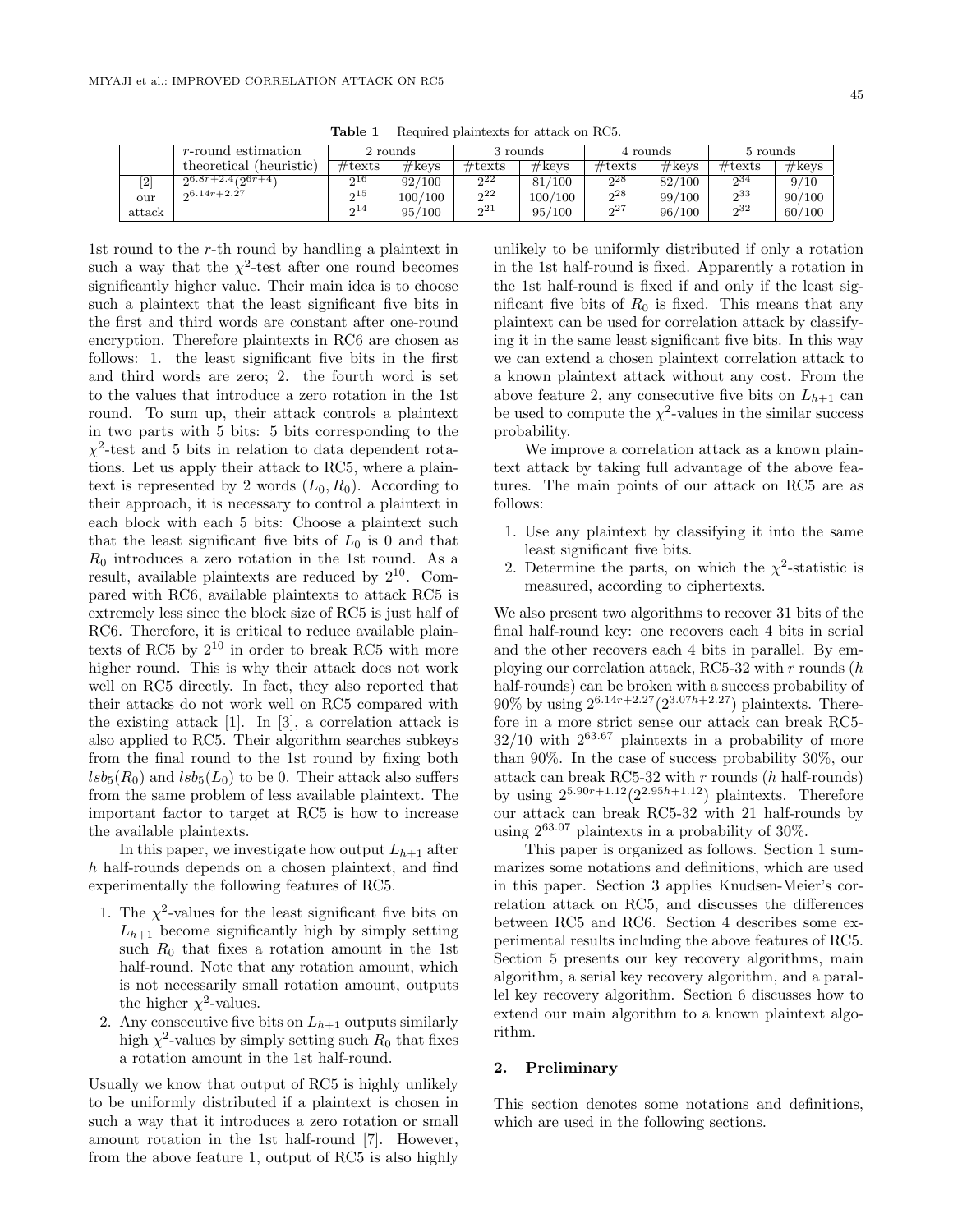2.1 RC5

Here we describe RC5 algorithm after defining the following notations.

- $+$ ,  $\boxplus$  : an addition mod  $2^{32}$ ;
- $-$ ,  $\Box$ : a subtraction mod  $2^{32}$ ;
	- ⊕ : a bit-wise exclusive OR;
	- $r:$  the number of (full)rounds;
	- h : the number of half-rounds  $(h = 2r)$ ;
- $a \lll b$  : a cyclic rotation of a to the left by b bits;  $a \gg b$ : a cyclic rotation of a to the right by b bits;
- $(L_i, R_i)$ : an input of the *i*-th half-round,  $(L_0, R_0)$ ,  $(L_{h+1}, R_{h+1})$  is a plaintext, a ciphertext after h half-rounds encryption, respectively;  $S_i$ : the *i*-th subkey  $(S_{h+1}$  is a subkey of
	- the  $h$ -th half-round);
- $lsb_n(X)$ : the least significant *n* bits of X;
	- $X^i$ : denotes the *i*-th bit of X;
	- $X^{[i,j]}$ : denotes from the *i*-th bit to the *j*-th bit of  $X(i>j);$ 
		- $\overline{X}$ : a bit-wise inversion of X.

We set the least significant bit (LSB) as the 1st bit, and the most significant bit (MSB) as the 32-th bit for any 32-bit element. RC5 encryption is defined as follows. Figure 1 shows 1 half-round of encryption and decryption: a plaintext  $(L_0, R_0)$  is encrypted to  $(L_{h+1},$  $R_{h+1}$ ) by h half-rounds iterations of a main loop, which is called one half-round. Note that two consecutive halfrounds correspond to one round of RC5.

**Algorithm 1** (RC5 encryption):

- 1.  $L_1 = L_0 + S_0$ ;  $R_1 = R_0 + S_1$ ;
- 2. for  $i = 1$  to  $h$  do:  $L_{i+1} = R_i$ ;  $R_{i+1} = ((L_i \oplus R_i) \ll R_i) + S_{i+1}).$



**Fig. 1** Encryption and decryption with  $RC5-w/r/b$ .

2.2  $\chi^2$ -Test

We make use of the  $\chi^2$ -tests for distinguishing a random sequence from nonrandom sequence [5], [7], [8]. Let  $X = X_0, ..., X_{n-1}$  be sets of  $\{a_0, ..., a_{m-1}\}$ . Let  $N_{a_j}(X)$ be the number of X which takes on the value  $a_j$ . The  $\chi^2$ -statistic of X which estimates the difference between  $X$  and the uniform distribution is defined as follows:

$$
\chi^{2}(X) = \frac{m}{n} \sum_{i=0}^{m-1} \left( N_{a_{i}}(X) - \frac{n}{m} \right)^{2}.
$$

In our investigation of RC5, we use the threshold for 31 degrees of freedom, which is shown in Table 2. For example, (level,  $\chi^2$ )=(0.95, 44.99) in Table 2 means that the value of  $\chi^2$ -statistic exceeds 44.99 in the probability of only  $5\%$  if the observation X is uniform. Here, we set the level to 0.95 in order to distinguish the observation X from a random permutation.

#### 2.3 Experimental Remark

In our experiments, all plaintexts are generated by using *m*-sequence [9]. For example, Main algorithm uses 59-bit random number generated by  $m$ -sequence, and Extended algorithm in Sect. 6 uses 64-bit random number generated by  $m$ -sequence. The platforms in our experiments are IBM RS/6000 SP (PowerPC  $604e/332 MHz \times 256$ ) with memory of 32 GB.

## **3. Applying Knudsen-Meier's Correlation Attack to RC5**

In [7], Knudsen and Meier proposed a key-recovery attack to RC6, which estimates a subkey from the 1st round to the r-th round by handling a plaintext. Their main idea is to choose such a plaintext that the least significant five bits in the first and third words are constant after one-round encryption. Therefore plaintexts in RC6 are chosen as follows: 1. the least significant five bits in the first and third words are zero; 2. the fourth word is set to the values that introduce a zero rotation in the 1st round. To sum up, their attack controls a plaintext in two parts with 5 bits: 5 bits corresponding to the  $\chi^2$ -test and 5 bits in relation to data dependent rotations. Let us apply their idea to RC5 directly.

**Algorithm 2** (Knudsen-Meier's attack to RC5):

This algorithm recovers  $lsb_5(S_1)$ .

Set  $s = lsb<sub>5</sub>(S<sub>1</sub>)$ , and  $lsb<sub>5</sub>(R<sub>0</sub>) = x$ .

1. For each  $s(s = 0, 1, \dots, 31)$  of  $lsb_5(S_1)$ , compute  $x$  in such a way that it leads to

**Table 2**  $\chi^2$ -distribution with 31 degree of freedom.

| $Level \t 0.50$ | $0.60$ $0.70$                               | 0.80 | 0.90 | 0.95  | 0.99        | 0.999 | 0.9999 |
|-----------------|---------------------------------------------|------|------|-------|-------------|-------|--------|
| $\chi^2$        | $\frac{1}{2}$ 30.34 32.35 34.60 37.36 41.42 |      |      | 44.99 | 52.19 61.10 |       | 69.11  |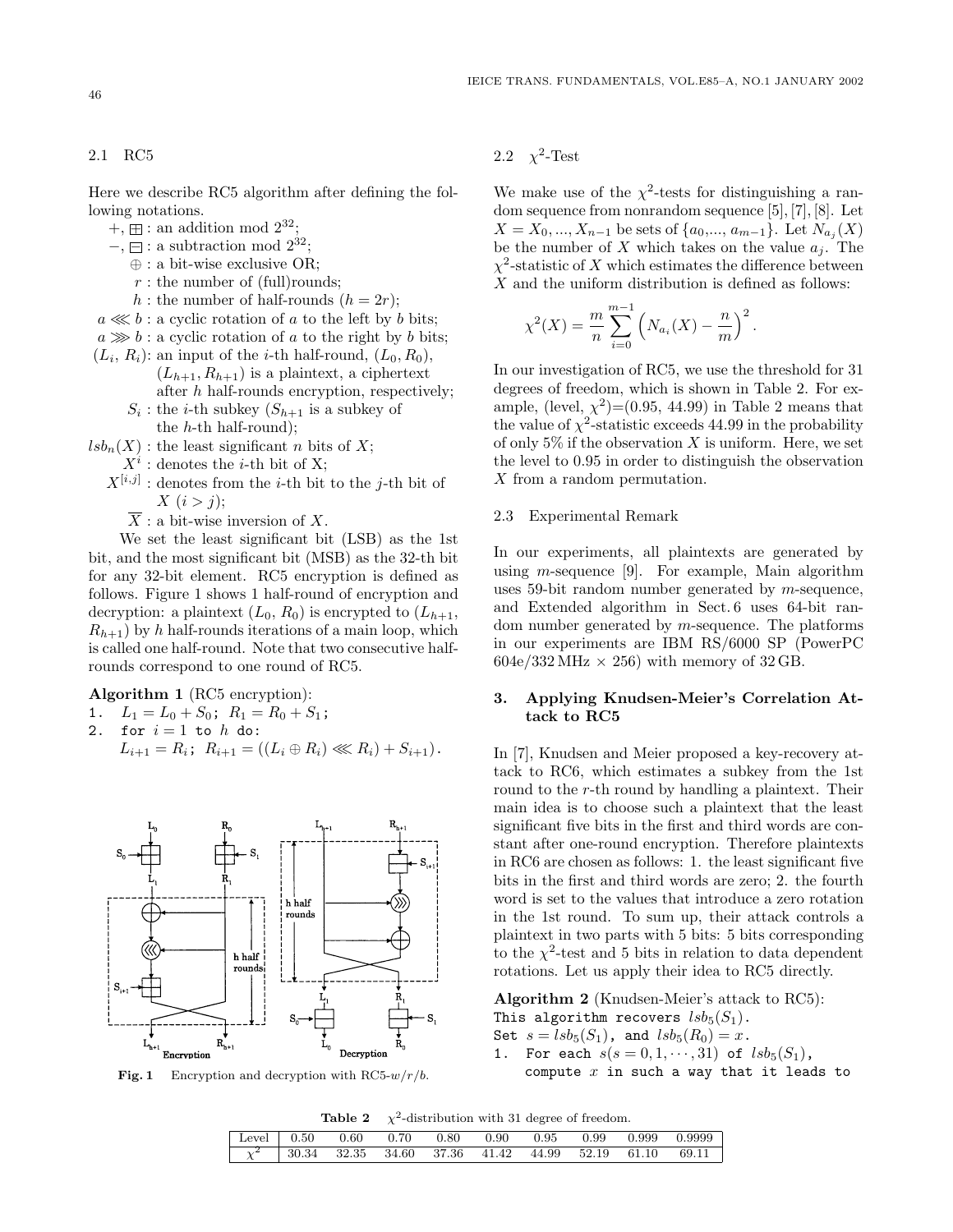**Table 3** #texts required for  $\chi^2$ -value > 44.99 in Test 1, 2 and 3. (on the average of 100 keys)

| $\#half$ -rounds             |       |       |       |       |       |       |       |
|------------------------------|-------|-------|-------|-------|-------|-------|-------|
| Test $1(log_2(\#text{x}ts))$ | 9.08  | 11.77 | 14.92 | 18.05 | 20.93 | 24.36 | 26.98 |
| Test $2(\log_2(\#text)$      | 10.94 | 14.05 | 16.83 | 19.84 | 22.79 | 25.74 | 28.57 |
| Test $3(\log_2(\#text xts))$ | 14.26 | 17.26 | 19.62 | 23.14 | 25.75 |       |       |

a zero rotation in the 1-st half-round. In other words, set  $x + s = 0 \pmod{32}$ .

- 2. Choose plaintexts  $(L_0, R_0)$  with  $({\it lsb}_5({L}_0), {\it lsb}_5({R}_0)) = (0, x)$ , and set  $y = lsb_5(L_{2h+1})$
- 3. For each plaintext  $(L_0, R_0)$ , update each array by incrementing  $count[s][y]$ .
- 4. For each s, compute the  $\chi^2$ -value  $\chi^2[s]$ , set  $lsb_5(S_1) = s$  for the highest value  $\chi^2[s]$ , and output  $lsb_5(S_1)$ .

In order to fix  $lsb_5(R_2)$  after the 1st half-round, Algorithm 2 fixes  $lsb_5(L_0)$  to be 0 and  $lsb_5(R_0)$  to be the value that leads zero rotation amount in the 1st half-round. As a result, Algorithm 2 can use only  $2^{54}$ plaintexts. In general, the number of plaintexts on RC5 is not so large as RC6. Therefore it is not efficient to apply their attack to RC5. An attack should be improved in such a way that more plaintexts are available. In [3], a correlation attack is also applied to RC5. Their algorithm searches subkeys from the final subkey by fixing both  $lsb_5(R_0)$  and  $lsb_5(L_0)$  to be 0. Therefore their algorithm also suffers from the same problem of less available plaintext. Note that available plaintexts are  $2^{54}$  in both case.

## **4.**  $\chi^2$ -Statistic of RC5

In this section, we investigate how to reduce the constraint of plaintexts in order to increase available plaintexts. In RC5,  $lsb_5(R_0)$  determines the 1st half-round data dependent rotation, so it would be desirable to handle  $\text{lsb}_5(R_0)$  in some way. On the other hand, the effect of  $lsb_5(L_0) = 0$  deeply depends on  $lsb_5(R_0)$  as follows: 1. if  $lsb_5(R_0)$  is fixed to a value that leads zero rotation amount in the 1st half-round in the same way as [7], then  $lsb_5(L_0)=0$  can fix  $lsb_5(R_2)$ , that is, fix the rotation amount of the 2nd half-round, and can also fix  $lsb_5(L_3)$  for any available plaintext; 2. if  $lsb_5(R_0)$  is fixed to just 0 in the same way as [3], then  $lsb_5(L_0)=0$ can not fix  $lsb_5(R_2)$  (i.e.  $lsb_5(L_3)$ ) for any available plaintext. Therefore, we want to investigate the effect of  $lsb_5(L_0) = 0$  in the case of  $lsb_5(R_0) = 0$ . Furthermore we want to investigate which parts are suitable for being measured by  $\chi^2$ -statistic. In other words, we investigate which parts output the higher  $\chi^2$ -statistics. To observe these situations, we conduct the following five experiments in each  $h$  half-round.

**Test 1:**  $\chi^2$ -test on  $lsb_5(L_{h+1})$  in setting  $lsb_5(R_0)$  =  $lsb_5(L_0) = 0.$ 

**Test 2:**  $\chi^2$ -test on  $lsb_5(L_{h+1})$  in setting  $lsb_5(R_0) = 0$ .

**Test 3:**  $\chi^2$ -test on  $lsb_5(L_{h+1})$  in setting  $lsb_5(L_0) = 0$ .

**Test 4:**  $\chi^2$ -test on  $lsb_5(L_{h+1})$  in setting  $lsb_5(R_0)$  =  $x(x = 0, 1, ..., 31)$ . (There are 32 cases in Test 4.) **Test 5:**  $\chi^2$ -test on any consecutive 5 bits of  $L_{h+1}$  in setting  $lsb_5(R_0) = 0$ . (There are 32 cases in Test 5.)

#### 4.1 Test 1, 2, and 3

Here we investigate the experimental results of Test 1, 2, and 3. Before showing experimental results, we discuss the differences between Test 1 and Test 2. The condition of  $lsb_5(R_0) = 0$  means that the rotation amount of the 1st half-round is only fixed. The purpose of two tests is to observe the effect of handling a plaintext in the part corresponding to the  $\chi^2$ -test under the condition that the rotation amount of the 1st half-round is fixed. Apparently Test 1 handles a plaintext in the part corresponding to the  $\chi^2$ -test, but Test 2 does not handle it. On the other hand, Test 3 sets only  $lsb_5(L_0) = 0$ , so cannot control the rotation amount of the 1st halfround at all. In [3], Test 1 and Test 3 are experimented and investigated, but Test 2 is not discussed.

Table 3 shows the experimental results of Test 1, 2, and 3 which describe the number of plaintexts required for  $\chi^2$ -value exceeding 44.99. These tests are computed to the second decimal place, and the  $\chi^2$ value is computed on the average of 100 different keys. From Table 3, we see that the  $\chi^2$ -value in setting only  $lsb_5(L_0) = 0$  (Test 3) is much lower than Test 1, and also lower Test 2. This means that fixing the rotation amount of the 1st half-round, that is  $lsb_5(R_0) = 0$ , causes highly nonuniform distribution. In fact, Test 3 requires about  $2<sup>5</sup>$  times as many plaintexts as Test 1 in order to get the same effect as Test 1. This is why Test 3 has no advantage to Test 1 even if available number of plaintexts is considered. The same result on Test 1 and 3 is also reported in [3] although Test 2 is neither experimented nor investigated.

Next we focus on the effect of  $lsb_5(L_0) = 0$  under the condition that the rotation amount of the 1st half-round is fixed. From Table 3, we see that in each half-round, the  $\chi^2$ -value in Test 1 is higher than that in Test 2, but that almost the same effect of Test 1 is expected in Test 2 if we use about  $2^2$  times plaintexts as many as Test 1. On the other hand, each available number of plaintexts in Test  $1(lsb<sub>5</sub>(L<sub>0</sub>), lsb<sub>5</sub>(R<sub>0</sub>) = 0)$ or Test  $2(lsb<sub>5</sub>(R<sub>0</sub>) = 0)$  is  $2<sup>54</sup>$  or  $2<sup>59</sup>$ , respectively. From Table 3, each number of plaintexts required for  $\chi^2$ -value exceeding 44.99 on h half-rounds,  $log_2(\#text)$ , is esti-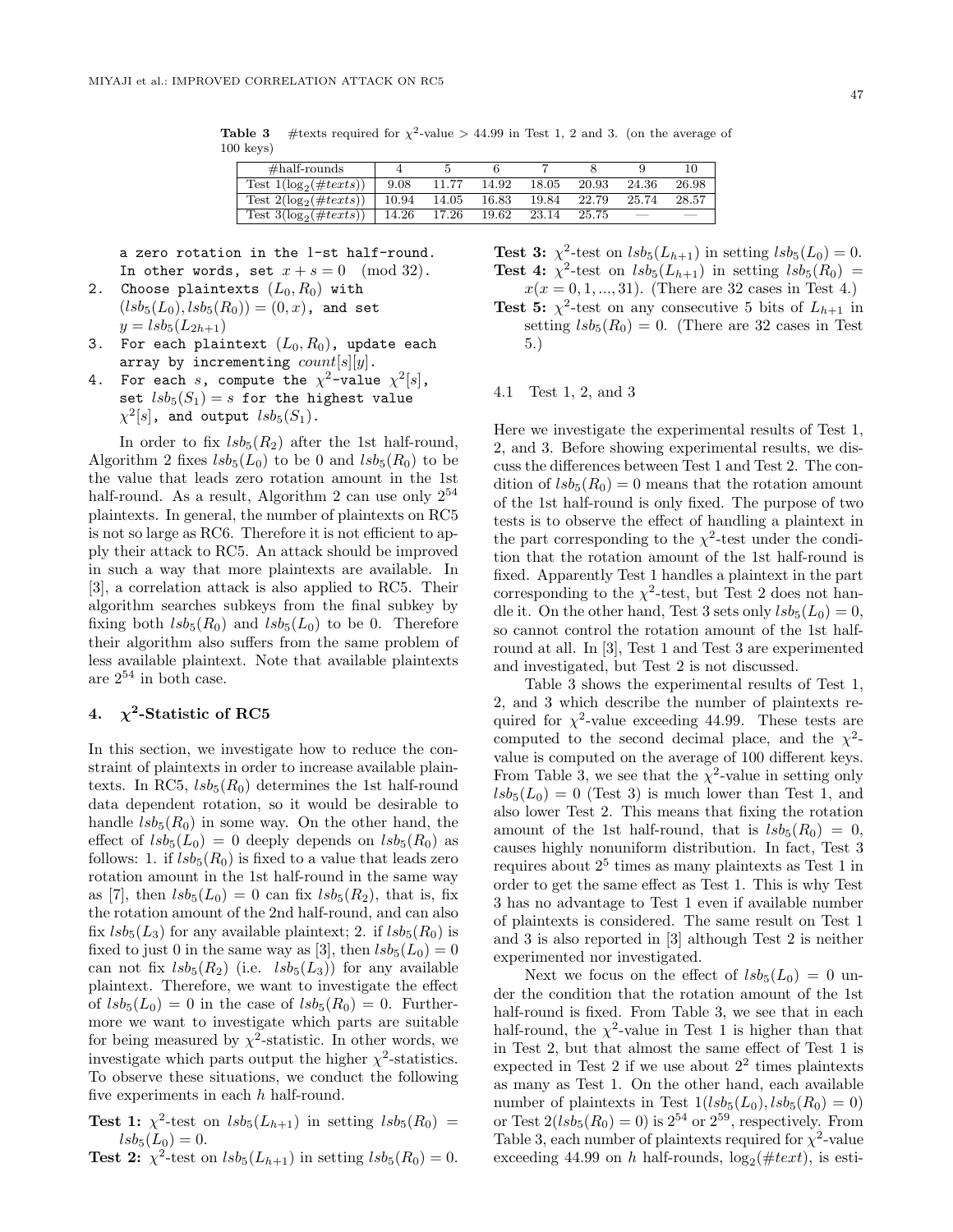

Fig. 2 # texts for distinguishing from random permutation in each  $lsb_5(R_0)$ . (on the average of 100 keys)

mated

$$
log_2(\#text) = 3.03h - 3.21 \text{ (Test 1)},
$$
  

$$
log_2(\#text) = 2.93h - 0.73 \text{ (Test 2)}
$$

by using the least square method. Therefore by substituting each available number of plaintexts, we conclude that the case of Test 1 or Test 2 is estimated to be distinguishable from a random sequence by 18 half-rounds or 20 half-rounds, respectively. As a result, Test 2 is more advantageous than Test 1.

#### 4.2 Test 4

Next, we observe the experimental results of Test 4, which are shown in Figure 2. As we have discussed the above, setting  $lsb_5(R_0) = 0$  means to fix the rotation amount in the first round. Note that the rotation amount is not necessarily equal to 0. Therefore the same effect as  $lsb_5(R_0) = 0$  would be expected if only fixing  $lsb_5(R_0)$ . Test 4 examines the hypothesis. In Fig. 2, the horizontal line corresponds to the fixed value of  $lsb_5(R_0)$  and the vertical line corresponds to required plaintexts in order to exceed the threshold  $\chi^2$ -value of 44.99 for each  $lsb_5(R_0)$ . From Fig. 2, we see that any  $lsb_5(R_0)$  can be distinguished from a random permutation in almost the same way as  $lsb_5(R_0) = 0$ , i.e. just fixing the rotation amount in the 1st half-round. To sum up, we do not have to set  $lsb_5(R_0) = 0$  in order to increase the  $\chi^2$ -value. We use any  $R_0$  by just classifying it into the same  $lsb_5(R_0)$ . As a result, we can use all plaintexts  $(2^{64})$  to attack on RC5.

#### 4.3 Test 5

We observe the experimental results of Test 5, which are shown in Fig. 3. The horizontal line corresponds to the first bit of consecutive 5 bits of  $L_{h+1}$ , and each plot presents required plaintexts in order to exceed the



Fig. 3 # texts for distinguishing from random permutation in each part. (on the average of 100 keys)



**Fig. 4** Outline of our key recovery algorithm.

threshold  $\chi^2$ -value of 44.99 for each consecutive 5 bits. In the case of  $i = 1$ , it corresponds to  $L_{h+1}^{[5,1]}$ . In the case of  $i = 32$ , it corresponds to  $L_{h+1}^{32}$ ,  $L_{h+1}^{[4,1]}$ . In Test 5, we compute the  $\chi^2$ -value in each part with 5 bits, and compute how many plaintexts are required in order to exceed the threshold  $\chi^2$ -value of 44.99. From Fig. 3, we see that any consecutive five bit can be distinguished from a random permutation in almost the same way as  $L_{h+1}^{[5,1]}$ . In other word, correlations are observed on any consecutive five bits of  $L_{h+1}$ .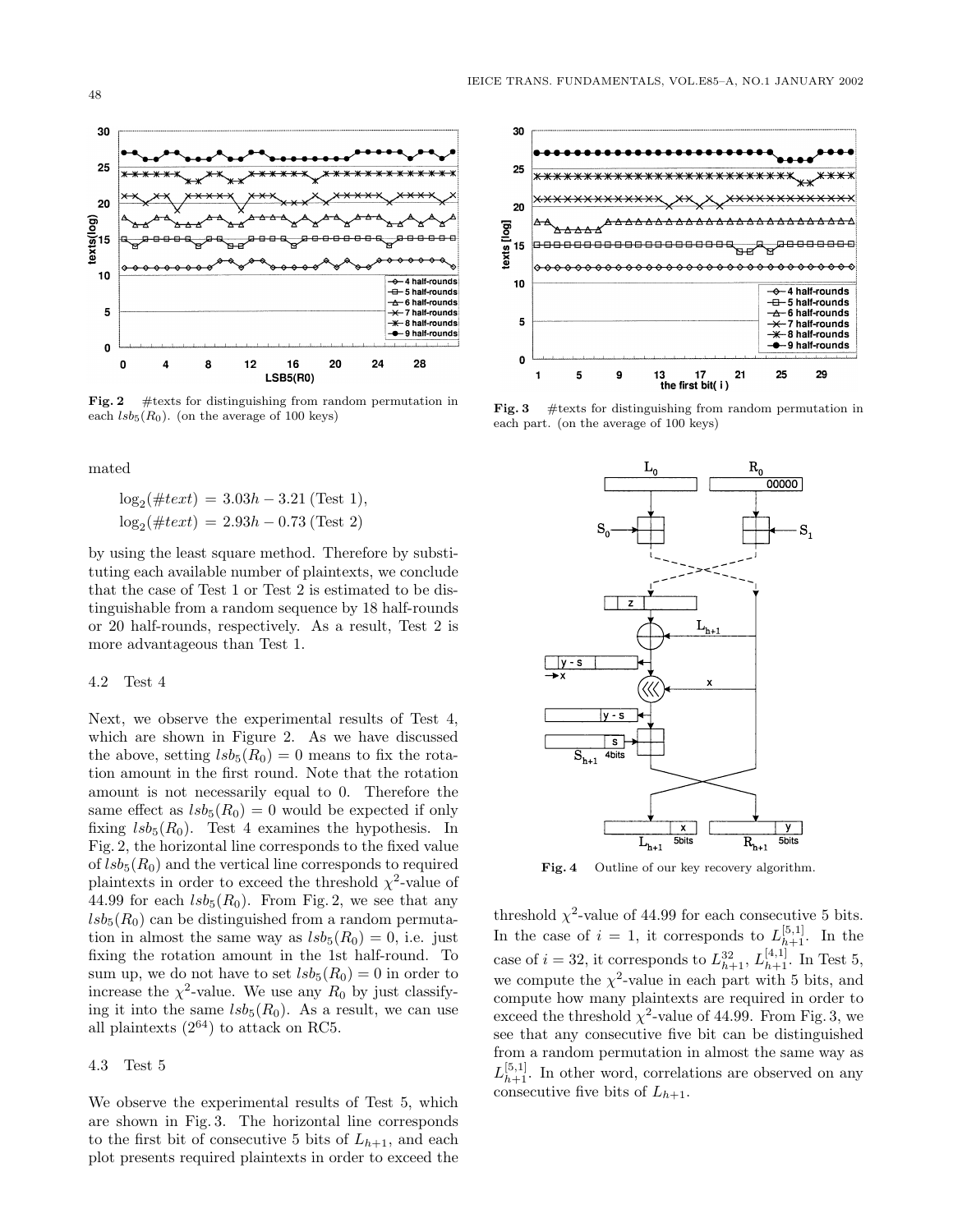

**Fig. 5** Success probability of main algorithm. (in 100 trials)

|                      | 4 half-rounds    |                      | 5 half-rounds    |                      | 6 half-rounds    |                  |                 |
|----------------------|------------------|----------------------|------------------|----------------------|------------------|------------------|-----------------|
|                      | $\#\text{texts}$ | #keys                | $\#\text{texts}$ | #keys                | $\#\text{texts}$ | #keys            |                 |
|                      | $2^{10}$         | 31                   | $2^{14}$         | 42                   | $2^{17}$         | 48               |                 |
|                      | $2^{11}$         | 69                   | $2^{15}$         | 75                   | $2^{18}$         | 72               |                 |
|                      | $2^{12}$         | 93                   | $2^{16}$         | 99                   | $2^{19}$         | 94               |                 |
| 7 half-rounds        |                  |                      |                  |                      |                  |                  |                 |
|                      |                  |                      | 8 half-rounds    |                      | 9 half-rounds    |                  | 10 half-rounds  |
| $\#\text{texts}$     | #keys            | $\#\text{texts}$     | #keys            | $\#\text{texts}$     | $\#\text{keys}$  | $\#\text{texts}$ | $\#\text{keys}$ |
| $2^{20}$             | 46               | 223                  | 41               | 226                  | 35               | $2^{29}$         | 44              |
| $2^{22}$<br>$2^{23}$ | 88               | $2^{25}$<br>$2^{26}$ | 89               | $2^{28}$<br>$2^{29}$ | 84               | $2^{31}$<br>232  | 88              |

**Table 4** Success probability of main algorithm. (in 100 trials)

#### **5. Key Recovery Algorithm**

In this section, we present a key recovery algorithm, called Main algorithm, by using the results of tests in Sect. 4.

5.1 Key Recovery of the Least Significant 4 bits

Main algorithm is designed by making use of the results of tests as follows:

1. Only  $lsb_5(R_0)$  is fixed to 0 (**Test 1, 2**);

2. The parts measured by  $\chi^2$ -statistic are not fixed to  $lsb_5(L_{h+1})$  (**Test 5**);

3. The  $\chi^2$ -value is computed on z to which consecutive 5 bits y is exactly decrypted by 1 half-round (see Fig. 4); 4. The decrypted z is classified into 32 cases according to  $lsb_5(L_{h+1}) = x$ , and the  $\chi^2$ -value is computed on each distribution of z for each  $lsb_5(L_{h+1}) = x$ .

In Sect. 6, Main algorithm is extended to a known plaintext correlation attack in such a way that uses any fixed  $lsb_5(R_0)$  by using the result of **Test 4**. This algorithm is called Extended algorithm. Note that, in Main algorithm or Extended algorithm, the number of available plaintexts is  $2^{59}$  or  $2^{64}$ , respectively.

**Algorithm 3** (Main algorithm):

This algorithm recovers  $lsb_4(S_{h+1})$ . Let  $(lsb_{5}(L_{h+1}), lsb_{5}(R_{h+1})) = (x, y)$ , where x is just rotation amounts in the  $h$ -th half-round.

- 1. Choose a plaintext  $(L_0, R_0)$  with  $lsb_5(R_0)=0$ , and encrypt it.
- 2. For each candidate  $s(s = 0, 1, \dots, 15)$  of  $\mathit{lsb}_4(S_{h+1})$ , set  $S_{h+1}^5=0$ , and decrypt  $R_{h+1}$  by 1 half-round. Note that we know the exact rotation number  $x$  in the final round, and that we exactly know where  $y$ is decrypted by 1 half-round shown in Fig. 4, which is set to  $z$ .
- 3. For each value  $s$ ,  $x$ , and  $z$ , we update each array by incrementing  $count[s][x][z]$ .
- 4. For each s and x, compute  $\chi^2[s][x]$ .
- 5. Compute the average  $ave[s]$  of  $\{\chi^2[s][x]\}_x$ for each  $s$ , and output  $s$  with the highest  $ave[s]$  as  $lsb<sub>4</sub>(S<sub>h+1</sub>)$ .

Main algorithm computes the  $\chi^2$ -value on z decrypted of exactly y by the final round subkey. Therefore Main algorithm estimates only  $lsb_4(S_{h+1})$  since the  $\chi^2$ -value in  $lsb_5(S_{h+1})=1s$  is the same as that in  $lsb_5(S_{h+1})=0s$  in the following reason. For  $s =$  $lsb<sub>4</sub>(S<sub>h+1</sub>)$  we set two candidates t and t' of  $lsb<sub>5</sub>(S<sub>h+1</sub>)$ to  $t = 1s$  and  $t' = 0s$ . So  $t = t' + 16 \pmod{32}$ . We also set  $(lsb_{5}(L_{h+1}), lsb_{5}(R_{h+1})) = (x, y)$ , and the decrypted value of y by using t or  $t'$  to z or  $z'$ , respectively.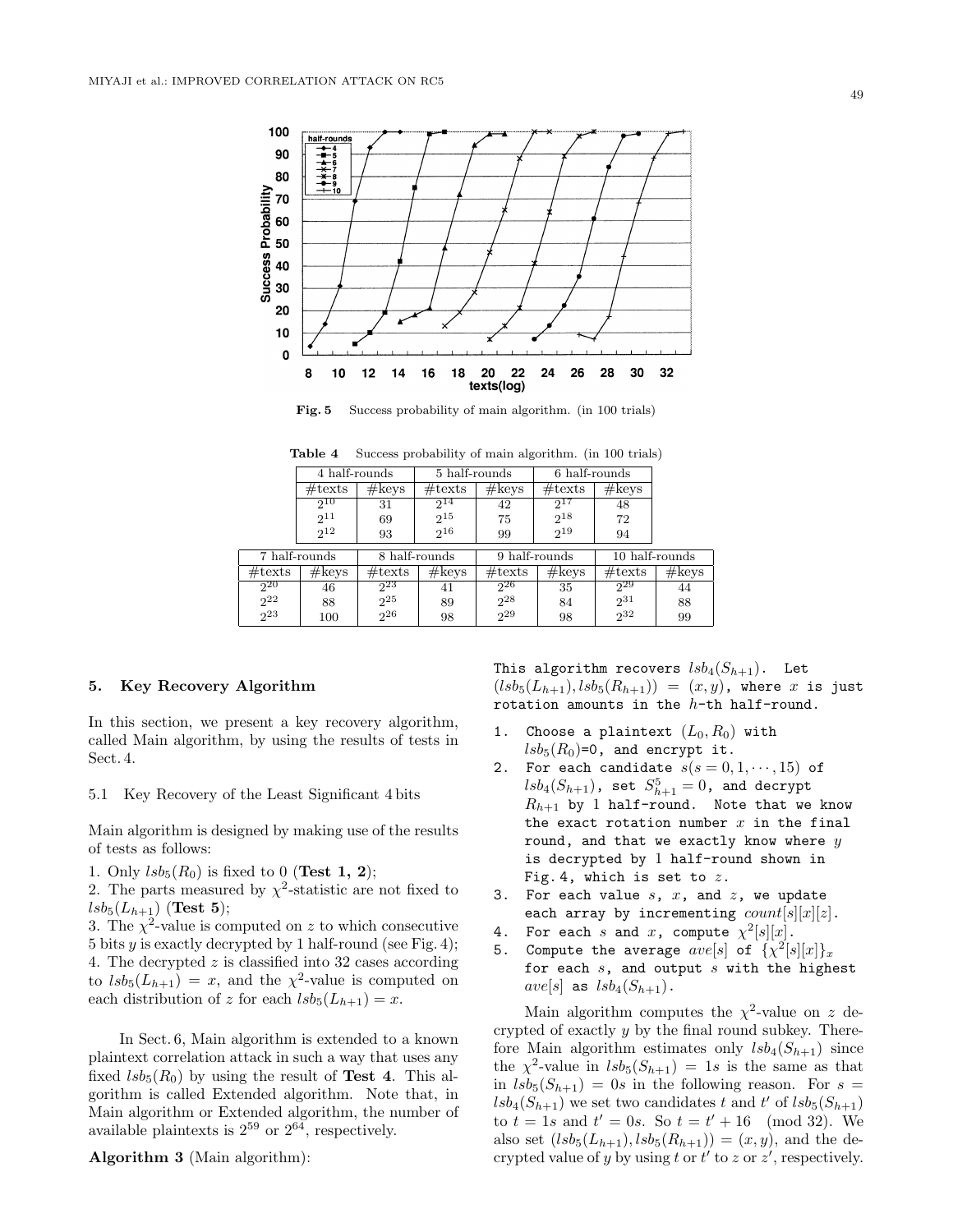**Table 5**  $\#$  texts required for recovering a key with the success probability 90% and 45% in Main algorithm.

| $\#half$ -rounds        |       |       |       |       |       |       |       |
|-------------------------|-------|-------|-------|-------|-------|-------|-------|
| $\log_2(\#text) (90\%)$ | 11.89 | 15.43 | 18.78 | 22.07 | 25.15 | 28.28 | 30.92 |
| $\log_2(\#text) (45\%)$ | 10.76 | 13.94 | 17.23 | 19.96 | 23.22 | 26.59 | 29.30 |

Then  $z^{[4,1]} = z'^{[4,1]}$  and  $z^5 = \overline{z'^5}$ . Therefore  $z = z' + 16$ (mod 32). As a result, each distribution by using  $t$  or  $t'$ ,  $count[t][x][z]$  or  $count[t'][x][z']$  satisfies

$$
count[t][x][z] = count[t'][x][z' + 16 \pmod{32}],
$$

so we get  $\chi^2[t][x] = \chi^2[t'][x]$  from the definition of  $\chi^2$ value. This is why the  $\chi^2$ -value in  $S_{h+1}^{[5,1]} = 1s$  is the same as that in  $S_{h+1}^{[5,1]} = 0$ s for  $s = S_{h+1}^{[4,1]}$ .

Figure 5 and Table 4 show the success probability among 100 trials for RC5 with  $4, \dots, 10$  half-rounds. More precise experimental results are shown in Table 5. In our policy, we design all experiments as precisely as possible. Usually experimental results are shown rather roughly such as Tables 1 and 4. For example,  $2^{28}$  plaintexts can recover a key with the success probability 82%[2] seen in Table 1. However it is not necessarily minimum number of plaintexts that can recover keys with the success probability 82%. Generally the efficiency of algorithm is discussed with the success probability of 80% or 90%. So such discussion will be done rather roughly. In our experiment, we calculate all experiments to the second decimal place which is shown in Table 5. From Table 5, the number of plaintexts required for recovering a key on  $r$  rounds ( $h$  half-rounds) with the success probability of 90%,  $log_2(\#text)$ , is estimated

$$
log_2(\#text) = 6.23r + 0.07
$$
  
(log<sub>2</sub>(#text) = 3.12h + 0.07)

by using the least square method. By substituting  $\log_2(\#text{text}) = 59$ , we conclude that our algorithm is estimated to recover a key on RC5 with 18 half-rounds with  $2^{56.23}$  plaintexts in the success probability of  $90\%$ . In the case of success probability of 45%, the number of required plaintexts is estimated as follows,

$$
log_2(\#text) = 6.18r - 1.47
$$
  
( $log_2(\#text) = 3.09h - 1.47$ ).

Therefore, our algorithm can recover a key correctly on RC5 until 19 half-rounds with 257.<sup>24</sup> plaintexts in the success probability of 45%. As we have seen the above result, it is indispensable to increase available plaintexts in order to break RC5 by higher round. In Sect. 6, we will extend Main algorithm to break RC5 by 20 half-rounds.

In our approximation, we do not use the result of 4 half-rounds but all other results except for 4 half-rounds in order to improve the approximation efficiency. The key recovery with 4 half-rounds examines a bias for distribution of consecutive 5 bits in  $L_4$ , which is equivalent

to examine a bias for distribution of a consecutive 5 bits in  $L_2$ . A bias for distribution of  $L_2$  depends on the 2nd half-round operation,  $S_0$ , and plaintexts  $R_0$ . This is why, compared with key recovery of more than 4 halfrounds, key recovery with 4 half-rounds depends deeply on the choice of  $S_0$ , and plaintexts  $R_0$ . In fact, we have examined the coefficient of determination [12] for each approximation polynomial, which evaluates the approximation efficiency of the least square method: the coefficient of determination for approximation polynomial including the result of 4 half-rounds is worse than that for approximation polynomial without the result of 4 half-rounds. This is why we do not use the result of 4 half-rounds but all other results, 5–10 half rounds. Note that the only approximation polynomial with the result of 4 half-rounds indicates lower coefficient of determination. We get almost the same approximation polynomial even if the result of any half-round except 4 half-rounds is used.

#### 5.2 Key Recovery of Any Consecutive 4 Bits

Here discusses two algorithms that recover any consecutive 4 bits: the serial key recovery algorithm and the parallel key recovery algorithm.

## 5.2.1 The Serial Key Recovery Algorithm

The serial key recovery algorithm recovers each 4 bits sequentially from  $S_{h+1}^{[4,1]}$  to  $S_{h+1}^{[28,25]}$ , and 3-bit  $S_{h+1}^{[31,29]}$  by using Algorithm 3. For example, in the case of recovering  $S_{h+1}^{[8,5]}$ , we set  $S_{h+1}^{[4,1]}$  to the value recovered before and apply Algorithm 3 by setting  $s = S_{h+1}^{[8,5]}$  and  $y = R_{h+1}^{[9,5]}$ . After repeating the above procedures by eight times,  $S_{h+1}^{[31,1]}$ , that is all bits of  $S_{h+1}$  except for MSB of  $S_{h+1}$ are recovered. Our experimental results of serial key recovery are shown in Fig. 6 and Table 6. The results in Table 6 are divided into two cases of  $S_{h+1}^{[28,25]}, \dots, S_{h+1}^{[3,5]}$ <br>and  $S_{h+1}^{[31,29]}$  since only  $S_{h+1}^{[31,29]}$  is 3-bit estimation. Table 6 shows the average of success probability of each interval of  $S_{h+1}^{[28,25]}, \cdots, S_{h+1}^{[8,5]}$  and the success probability of  $S_{h+1}^{[31,29]}$ . Compared with Tables 6 and 4, we see that any key of intervals from  $S_{h+1}^{[31,29]}$  to  $S_{h+1}^{[8,5]}$  can be recovered with almost the same high probability as  $S_{h+1}^{[4,1]}$ . In the case of 6 half-rounds  $(h = 6)$ , 8 half-rounds  $(h = 8)$ , and 10 half-rounds  $(h = 10)$ , we can recover  $S_{h+1}^{[31,1]}$  with a success probability of about 95%, 98%, and 97% by using about  $2^{19}$ ,  $2^{26}$ , and  $2^{32}$  plaintexts on the average, respectively.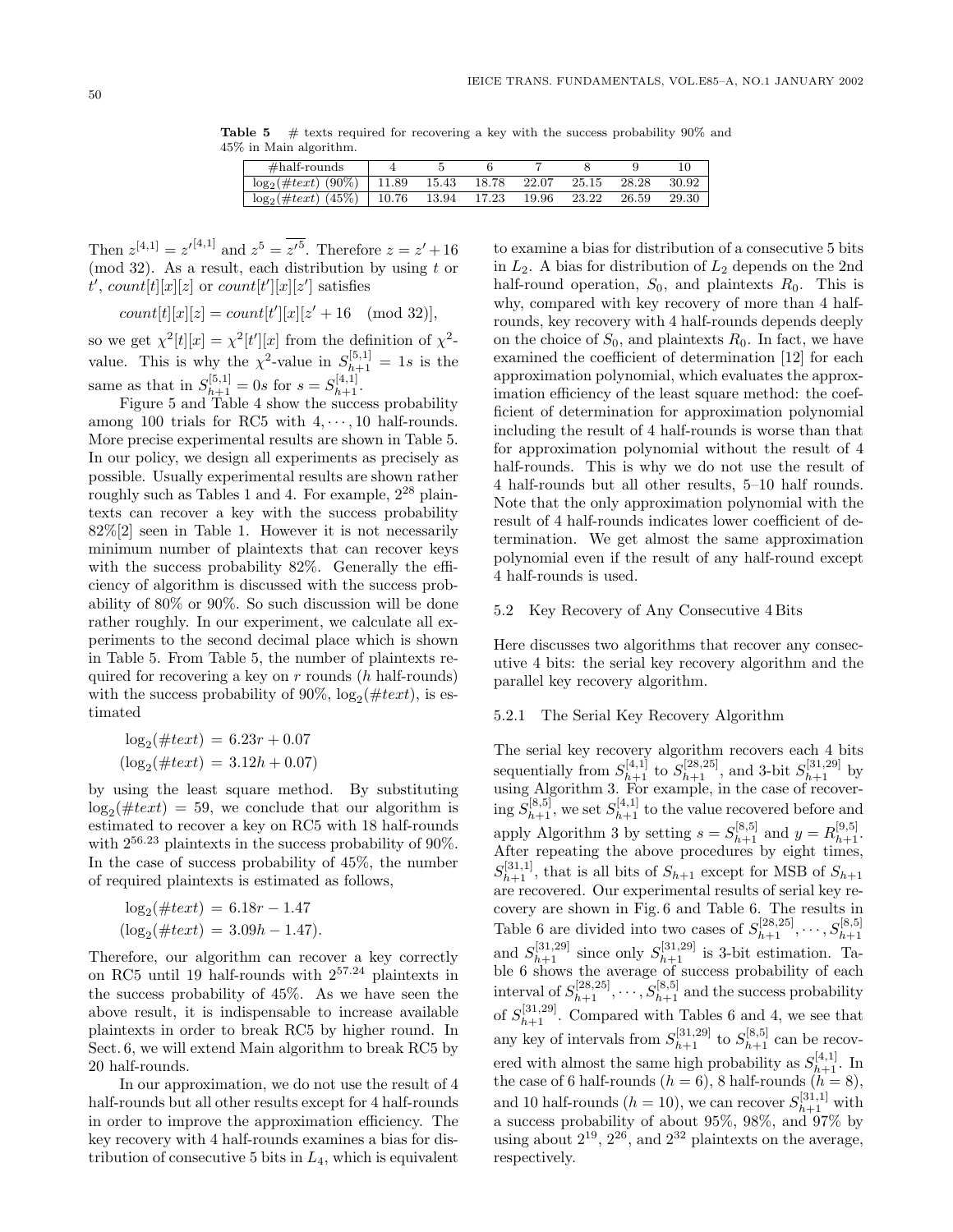

Fig. 6 Success probability of serial key recovery. (in 100 trials)

Success probability of serial key recovery. (the average of  $6*100$  trials of  $S_{h+1}^{[28,25]}, \dots, S_{h+1}^{[8,5]}$  and  $S_{h+1}^{[31,29]}$  (100 trials an interval))

|                  |               | $\overline{4}$ half-rounds |                  |        |                  |               | 5 half-rounds    |        |                  |                   | 6 half-rounds    |        |                |        |
|------------------|---------------|----------------------------|------------------|--------|------------------|---------------|------------------|--------|------------------|-------------------|------------------|--------|----------------|--------|
|                  |               |                            | #keys            |        |                  |               | #keys            |        |                  |                   | #keys            |        |                |        |
|                  |               | $\#\text{texts}$           | r∗               | $II^*$ | $\#\text{texts}$ |               |                  | $II^*$ | $\#\text{texts}$ |                   | T*               | $II^*$ |                |        |
|                  | $2^{10}$      |                            | 32.3             | 44     | $2^{14}$         |               | 45.0             | 57     | $2^{16}$         |                   | 24.0             | 30     |                |        |
|                  | $2^{11}$      |                            | 60.7             | 74     | $2^{15}$         |               | 80.2             | 90     | $2^{18}$         |                   | 72.7             | 81     |                |        |
|                  | $2^{12}$      |                            | 94.0             | 99     | $2^{16}$         |               | 98.3             | 100    | $2^{19}$         |                   | 95.3             | 99     |                |        |
|                  | 7 half-rounds |                            |                  |        |                  | 8 half-rounds |                  |        | 9 half-rounds    |                   |                  |        | 10 half-rounds |        |
|                  |               | #keys                      |                  |        | #keys            |               |                  |        |                  | #keys             |                  |        | #keys          |        |
| $\#\text{texts}$ | $I^*$         | $II^*$                     | $\#\text{texts}$ |        | $\overline{I}^*$ | $II^*$        | $\#\text{texts}$ |        | $I^*$            | $\overline{II}^*$ | $\#\text{texts}$ |        | T*             | $II^*$ |
| $2^{19}$         | 26.0          | 38                         | 223              |        | 38.2             | 44            | $2^{26}$         |        | 35.8             | 41                | 228              |        | 26.5           | 29     |
| $2^{22}$         | 89.2          | 96                         | $2^{25}$         |        | 88.5             | 92            | $2^{28}$         |        | 87.2             | 90                | $2^{31}$         |        | 85.5           | 90     |
| $2^{23}$         | 98.2          | $2^{26}$<br>100            |                  | 98.2   | 100              | $2^{29}$      |                  | 97.2   | 98               | $2^{32}$          |                  | 97.7   | 100            |        |

*I*<sup>\*</sup>: the average of  $S_{h+1}^{[28,25]}, \dots, S_{h+1}^{[8,5]}, H^*$ :  $S_{h+1}^{[31,29]}$ 

#### 5.2.2 The Parallel Key Recovery Algorithm

We have seen that the serial key recovery algorithm can recover the final half-round key  $S_{h+1}^{[31,1]}$  with the significantly high success probability. However, unfortunately, the serial key recovery algorithm can not work in parallel. This section investigates how to recover each subkey of  $S_{h+1}^{[31,29]}, \ldots, S_{h+1}^{[4,1]}$  in parallel. Before showing our parallel key recovery algorithm, we explain the next experiments.

**Test 6:** Apply Algorithm 3 to  $S_{h+1}^{[4+4i,1+4i]}$  (*i* =  $(0, 1, \dots, 6)$  or  $S_{h+1}^{[31,29]}$  by setting lower bits of  $S_{h+1}$  than  $S_{h+1}^{[4+4i,1+4i]}$  or  $S_{h+1}^{[31,29]}$  to 0. Compute the probability with which a correct key can be recovered.

**Test 7:** Apply Algorithm 3 to  $S_{h+1}^{[4+4i,1+4i]}$  (*i* =  $(0, 1, \dots, 6)$  or  $S_{h+1}^{[31,29]}$  by setting lower bits of  $S_{h+1}$  than  $S_{h+1}^{[4+4i,1+4i]}$  or  $S_{h+1}^{[31,29]}$  to 0. Compute the probability with which a key including  $\pm 1 \pmod{16}$  error or  $\pm 1$ (mod 8) error can be recovered respectively.

Figure 7 and Table 7 (Fig. 8 and Table 8) show the ex-

perimental results in Test 6 (Test 7). Table 7 or 8 shows the average of success probability of  $S_{h+1}^{[28,25]}, \dots, S_{h+1}^{[8,5]}$ and the success probability of  $S_{h+1}^{[31,29]}$  in Test 6 or 7. Table 8 also shows the success probability of  $S_{h+1}^{[4,1]}$  in Test 7. The result of  $S_{h+1}^{[4,1]}$  in Test 6 is the same as that in Main algorithm (Table 4). From the experimental results, we see that the probability of recovering a correct key (Test 6) is about 50% while that of recovering a key including  $\pm 1$  error (Test 7) is more than 90%. The reason is that key recovering with  $\pm 1$  error absorbs the error bridging of lower bits much better than correct-key recovering. In fact, the success probability of  $S_{h+1}^{[4,1]}$  in Test 7, which does not suffer from bridging on lower bits, is higher than that of  $S_{h+1}^{[31,29]}, \dots, S_{h+1}^{[8,5]}$ <br>in Test 7. Let us discuss the difference between Test 7 and the serial key recovery algorithm in Sect. 5.2.1. From the experimental results, we see that the probability of  $S_{h+1}^{[31,29]}, \dots, S_{h+1}^{[8,5]}$  in Test 7 is almost the same but slightly worse than that in the serial key recovery algorithm. The reason is expected that the serial key recovery in  $S_{h+1}^{[31,29]}, \cdots, S_{h+1}^{[8,5]}$  can compute the right bridging on lower bits by using the recovered correct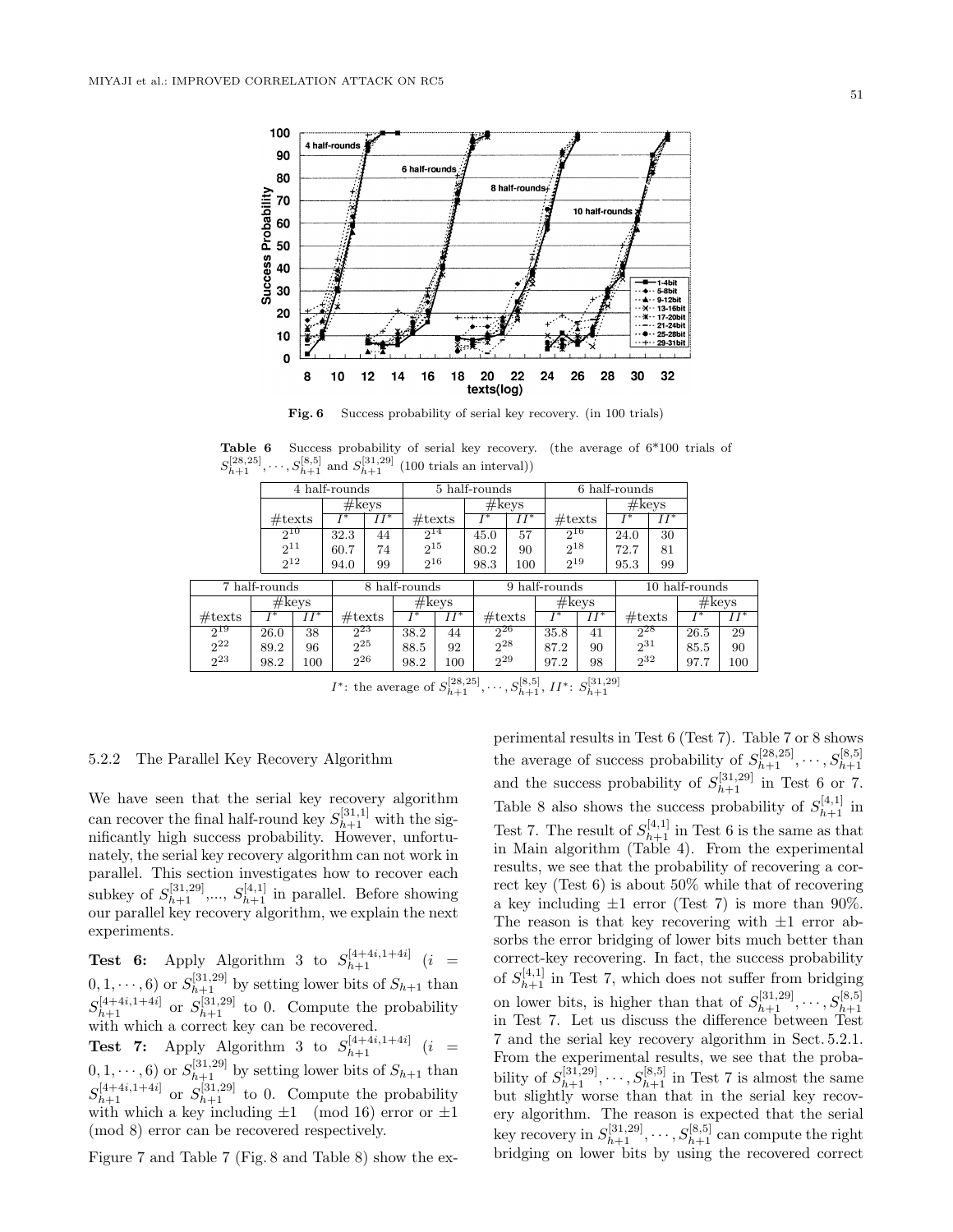

**Fig. 7** Success probability of Test 6. (in 100 trials)

**Table 7** Success probability of Test 6 (the average of 6\*100 trials of  $S_{h+1}^{[28,25]}, \dots, S_{h+1}^{[8,5]}$  and  $S_{h+1}^{[31,29]}$ . (100 trials an interval))

|                  | 4 half-rounds   |                   |                  | 5 half-rounds |        |                  | 6 half-rounds   |        |
|------------------|-----------------|-------------------|------------------|---------------|--------|------------------|-----------------|--------|
|                  | $\#\text{keys}$ |                   | $\#\text{keys}$  |               |        |                  | $\#\text{keys}$ |        |
| $\#\text{texts}$ | $T*$            | $H^*$             | $\#\text{texts}$ | $T*$          | $H^*$  | $\#\text{texts}$ | T*              | $II^*$ |
| $2^{12}$         | 38.7            | 41                | $2^{15}$         | 33.2          | 33     | $2^{18}$         | 30.7            | 38     |
| $2^{14}$         | 47.7            | 50                | 2 <sub>16</sub>  | 46.8          | 45     | $2^{20}$         | 50.0            | 49     |
| $2^{15}$         | 48.7            | 47                | $2^{17}$         | 50.3          | 46     | $2^{21}$         | 50.3            | 48     |
|                  | 7 half-rounds   |                   |                  | 8 half-rounds |        |                  | 9 half-rounds   |        |
|                  |                 | #keys             | #keys            |               |        | #keys            |                 |        |
| $\#\text{texts}$ | $T*$            | $\overline{II^*}$ | $\#\text{texts}$ | $T*$          | $II^*$ | $\#\text{texts}$ | $I^*$           | $II^*$ |
| $2^{21}$         | 25.2            | 35                | $2^{24}$         | 25.2          | 30     | $2^{27}$         | 26.8            | 23     |
| $2^{22}$         | 37.2            | 42                | 2 <sup>26</sup>  | 45.2          | 45     | $2^{28}$         | 39.8            | 47     |
| 2 <sup>23</sup>  | 43.7            | 46                | $2^{27}$         | 47.8          | 45     | $2^{29}$         | 49.3            | 56     |



**Fig. 8** Success probability of Test 7. (in 100 trials)

keys for the lower bits.

Next we focus our mind on Test 6. Both Fig. 7 and Table 7 show that Test 6 suffers completely from error bridging of lower bits. More importantly, the probability of Test 6 converges to about 50 %: however many plaintexts are used, the probability has never become higher than an upper bound. From this, we put forward

a hypothesis that some specific keys are not almost recovered. In fact, we see experimentally that, in the case of recovering keys of  $S_{h+1}^{[8,5]}$ ,  $S_{h+1}^{[8,5]}$  can not be almost recovered when the lower bits  $S_{h+1}^{[4,1]} = 8, \cdots, 15$ . Especially when  $S_{h+1}^{[4,1]} = 11, \dots, 15$ , any  $S_{h+1}^{[8,5]}$  can not be recovered at all however many plaintexts are used.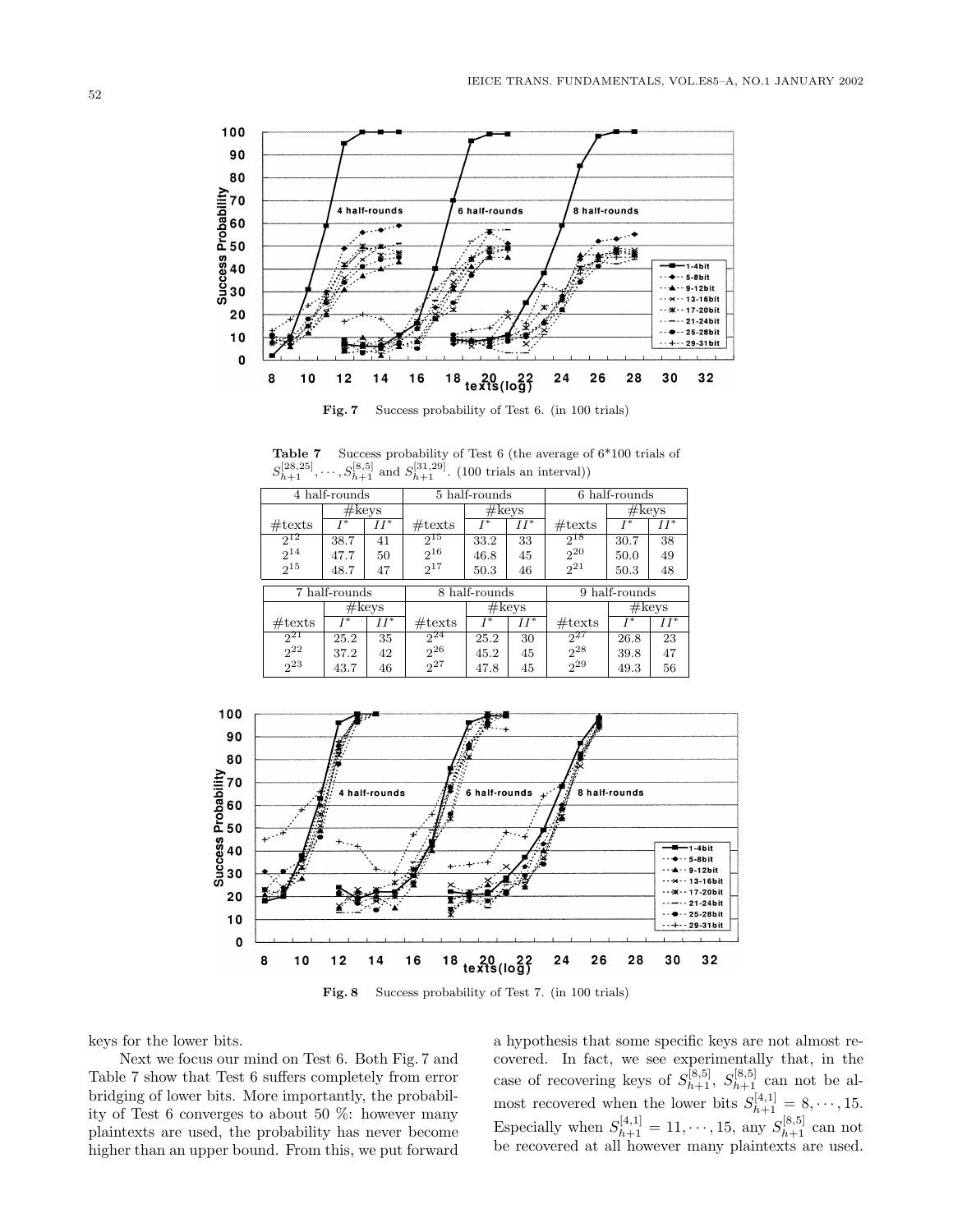|                  | 4 half-rounds |              |         |                  | 5 half-rounds |        |         |                  | 6 half-rounds |        |         |
|------------------|---------------|--------------|---------|------------------|---------------|--------|---------|------------------|---------------|--------|---------|
|                  |               | #keys        |         |                  |               | #keys  |         |                  |               | #keys  |         |
| $\#\text{texts}$ | $I^*$         | $\bar{II}^*$ | $III^*$ | $\#\text{texts}$ | $I^*$         | $II^*$ | $III^*$ | $\#\text{texts}$ | $I^*$         | $II^*$ | $III^*$ |
| $2^{10}$         | 33.0          | 58           | 38      | $2^{14}$         | 41.2          | 65     | 56      | $2^{16}$         | 30.2          | 49     | 29      |
| $2^{11}$         | 52.5          | 66           | 63      | $2^{15}$         | 67.2          | 82     | 82      | $2^{18}$         | 63.3          | 78     | 76      |
| $2^{12}$         | 83.5          | 88           | 96      | $2^{16}$         | 93.0          | 95     | 99      | $2^{19}$         | 86.2          | 92     | 96      |
| $2^{13}$         | 98.3          | 97           | 100     | $2^{17}$         | 98.8          | 100    | 100     | $2^{20}$         | 98.0          | 99     | 99      |
|                  | 7 half-rounds |              |         | 8 half-rounds    |               |        |         | 9 half-rounds    |               |        |         |
|                  |               | #keys        |         |                  |               | #keys  |         |                  |               | #keys  |         |
| $\#\text{texts}$ | T*            | II*          | $III^*$ | $\#\text{texts}$ | $I^*$         | $II^*$ | $III^*$ | $\#\text{texts}$ | $I^*$         | $II^*$ | III*    |
| 219              | 33.2          | 58           | 41      | $2^{23}$         | 39.8          | 66     | 49      | 225              | 30.2          | 52     | 35      |
| $2^{22}$         | 81.2          | 91           | 87      | $2^{25}$         | 80.8          | 86     | 87      | $2^{28}$         | 79.2          | 93     | 83      |
| $2^{23}$         | 97.2          | 98           | 100     | $2^{26}$         | 95.8          | 99     | 98      | $2^{29}$         | 94.3          | 96     | 97      |

**Table 8** Success probability of Test 7 (the average of  $6*100$  trials of  $S_{h+1}^{[28,25]},\ldots,S_{h+1}^{[8,5]},S_{h+1}^{[31,29]}$  and  $S_{h+1}^{[4,1]}$ . (100 trials an interval))

*I*<sup>\*</sup>: the average of  $S_{h+1}^{[28,25]}, \ldots, S_{h+1}^{[8,5]}, \Pi^*$ :  $S_{h+1}^{[31,29]}, \Pi I^*$ :  $S_{h+1}^{[4,1]}$ 

**Table 9** Error-bridging  $R_{h+1}^{[4,1]}$  and the probability for  $S_{h+1}^{[4,1]}$ .  $(\beta = 0)$ 

| $h+$           |                 | $\overline{0}$ |                       | 2                     | 3        |              |     |               |    |               |    |               |
|----------------|-----------------|----------------|-----------------------|-----------------------|----------|--------------|-----|---------------|----|---------------|----|---------------|
| error-bridging | $h + 1$         |                |                       | 0.1                   | 0.1.2    | $0,\cdots,3$ |     | $0, \cdots$   |    | $0,\cdots,5$  |    | $0, \cdots$   |
| Probability    |                 | 0              | 16                    | 2/16                  | 3/16     |              | ′16 | 5/<br>′16     |    | 6/16          |    | ′16           |
|                |                 |                |                       |                       |          |              |     |               |    |               |    |               |
|                |                 |                | 10                    |                       |          | 12           |     | 13            |    |               |    | 15            |
| U,             | , 8<br>$\cdots$ |                | $\cdot$ 9<br>$\cdots$ | .10<br>U,<br>$\cdots$ | $\cdots$ |              | U,  | $\cdots$ , 12 | U, | $\cdots$ , 13 | U, | $\cdots$ . 14 |
| /2             | 9/16            |                | 10/16                 | 11/16                 |          | 12/16        |     | 13/16         |    | 14/16         |    | 15/16         |

Thus we have observed that the success probability of key recovering in  $S_{h+1}^{[8,5]}$  deeply depends on the lower bits  $S_{h+1}^{[4,1]}.$ 

For simplicity, let us investigate the case of recovering  $S_{h+1}^{[8,5]}$ . The same discussion holds in other cases of  $S_{h+1}^{[31,29]}, \cdots, S_{h+1}^{[12,9]}$ . In Test 6, we set lower 4 bits than  $S_{h+1}^{[8,5]}$  to be 0. To make the discussion clear, we denote the real value by  $S_{h+1}^{[4,1]}$ , and the assumed value by  $\beta$ . So in Tests 6,  $\beta = 0$ . Then for any  $R_{h+1}$ ,  $(R_{h+1} - S_{h+1})^{[9,5]}$  is determined by  $S_{h+1}^{[9,5]}$ ,  $R_{h+1}^{[9,5]}$ , and the bridging on  $(R_{h+1}^{[4,1]} - S_{h+1}^{[4,1]}),$  which is estimated by  $(R_{h+1}^{[4,1]} - \beta)$  in Test 6. This is why key recovering is failed if and only if the bridging on  $(R_{h+1}^{[4,1]} - \beta)$  is not coincident with that on  $(R_{h+1}^{[4,1]} - S_{h+1}^{[4,1]})$ . The probability that bridging on  $(R_{h+1}^{[4,1]} - \beta)$  is not coincident with that on  $(R_{h+1}^{[4,1]} - S_{h+1}^{[4,1]} )$  is different for each  $S_{h+1}^{[4,1]}$ . For example in the case of  $S_{h+1}^{[4,1]} = 0$  a bridging on  $(R_{h+1}^{[4,1]} - 0)$ is apparently coincident with that on  $(R_{h+1}^{[4,1]} - S_{h+1}^{[4,1]})$ for any  $R_{h+1}^{[4,1]}$ . We investigate, for each  $S_{h+1}^{[4,1]}$ ,  $R_{h+1}^{[4,1]}$ <br>that becomes an error-bridging and compute the errorbridging probability to all  $R_{h+1}^{[4,1]}$ . Table 9 shows the results. From Table 9, in the case of  $S_{h+1}^{[4,1]} = 8, \cdots, 15$ a bridging on  $(R_{h+1}^{[4,1]}-0)$  is not coincident with that on  $(R_{h+1}^{[4,1]} - S_{h+1}^{[4,1]})$  with the probability of 1/2 and over. In these keys, the  $\chi^2$ -value is also computed by using in-

valid value with the probability of 1/2 and over. Therefore it is expected that recovering such keys is difficult even if many plaintexts are used. To observe this, we conduct an experiment on the relation between success probability of a key recovering and error-bridging probability of the key in each half-round. Table 10 shows each success probability of keys with the error-bridging probability of less than  $1/2$ , that of  $1/2$  or above, and that of 10/16 or above. We see in Table 10 that: 1. keys with the error-bridging probability of less than 1/2 can be recovered correctly by using enough many plaintexts; 2. keys with the error-bridging probability of 1/2 and over cannot almost be recovered correctly even if many plaintexts are used; 3. any key with the error-bridging probability of 11/16 and over cannot be recovered correctly. From these observation, we estimate the lower bound of probability to recover a correct key,  $Pr(\beta)$ , as the probability of keys with the errorbridging-probability of less than 1/2,

# keys with  
\n
$$
Pr(\beta) = \frac{\text{(the error-bridging probability)} < 1/2}{\text{# keys in } S_{h+1}^{[4,1]}}.
$$

Therefore we get  $Pr(0) = 1/2 = 0.50$ , which reflects the experimental results in Fig. 7, Tables 7 and 10.

In order to improve the parallel attack, we have searched all available  $\beta(0 \leq \beta \leq 15)$  to find  $\beta$  with the maximum  $Pr(\beta)$ . The maximum  $Pr(\beta)$  is  $15/16 =$ 0.9375, which is given by  $\beta = 7, 8$ . We have also investigated a type of two-valued  $\beta$  such as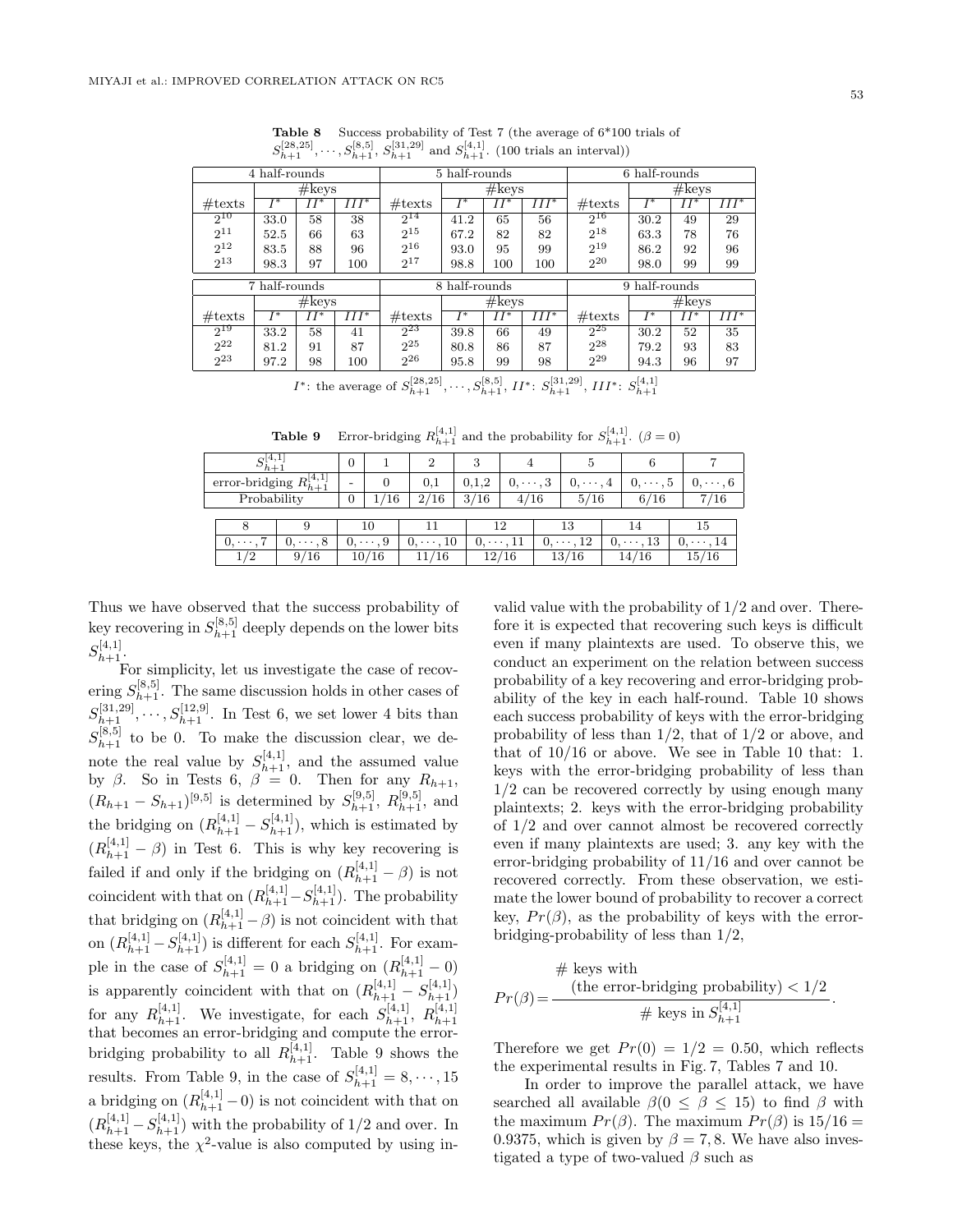|                |               |                         | 4 half-rounds |               |          |               |               |                |  |  |
|----------------|---------------|-------------------------|---------------|---------------|----------|---------------|---------------|----------------|--|--|
| Error-bridging |               |                         |               |               |          |               | 5 half-rounds |                |  |  |
| probability    |               | $\sigma$ [4,1]<br>$h+1$ | 214           | $2^{17}$      | 20       | $2^{17}$      | 20            | 2 <sub>3</sub> |  |  |
| < 1/2          |               |                         | 54/55         | 55/55         | 55/55    | 44/45         | 45/45         | 45/45          |  |  |
| $\geq 1/2$     |               | 8.<br>. 15<br>$\cdots$  | 3/45          | 2/45          | 2/45     | 6/55          | 6/55          | 4/55           |  |  |
| >11/16         |               | . 15                    | 0/23          | 0/23          | 0/23     | 0/38          | 0/38          | 0/38           |  |  |
|                |               |                         |               |               |          |               |               |                |  |  |
|                | 6 half-rounds |                         |               | 7 half-rounds |          | 8 half-rounds |               |                |  |  |
| 220            | 223           | 26                      | 223           | $2^{26}$      | $2^{29}$ | $2^{26}$      | $2^{29}$      | 232            |  |  |

51/51 51/51 51/51 45/50 49/50 49/50 47/51 51/51 51/51 5/49 1/49 2/49 10/50 2/50 4/50 5/49 5/49 4/49  $0/32$   $0/32$   $0/32$   $0/29$   $0/29$   $0/29$   $0/32$   $0/32$   $0/32$   $0/32$ 

**Table 10** Success probability of each key recovering in  $S_{h+1}^{[8,5]}$  with each error-bridging probability. ( $\beta = 0$ , in 100 keys)

**Table 11** Error-bridging  $R_{h+1}^{[4,1]}$  and the probability for  $S_{h+1}^{[4,1]}$ . ( $\beta = 8$ )

| 52 L<br>$\sim$<br>$n+$                                                 |                     |                      |                                        | ບ                                |                     | $\overline{\phantom{0}}$    | O                              |  |
|------------------------------------------------------------------------|---------------------|----------------------|----------------------------------------|----------------------------------|---------------------|-----------------------------|--------------------------------|--|
| $D^{[4,1]}$<br>$\cdot$ $\cdot$<br>error-bridging<br>$\mathbf{u}_{h+1}$ | -<br>$\cdots$<br>v, | -<br>$\cdots$<br>. . | $\overline{ }$<br>$\cdots$<br><u>.</u> | $\overline{ }$<br>$\cdots$<br>O. | -<br>$\cdots$<br>I. | -<br>$\sqrt{2}$<br>υ,<br>ν, | $\sim$<br>$\overline{ }$<br>o, |  |
| $\cdots$<br>$11.6$ h $11.7$                                            |                     | ΙU                   | /16<br>6                               | ∽<br>16<br>ь.<br>U /             | $\sqrt{ }$<br>16    | ີ<br>$\sim$<br>10           | 16<br>$\prime$ -<br>∸          |  |
|                                                                        |                     |                      |                                        |                                  |                     |                             |                                |  |

| О                        |    |                     |         |                                           |                             |      |  |
|--------------------------|----|---------------------|---------|-------------------------------------------|-----------------------------|------|--|
| $\overline{\phantom{a}}$ |    | 8.                  |         | $9 \mid 8, 9, 10 \mid 8, \cdots, 11 \mid$ | $8, \cdots, 12$ $8, \cdots$ | 13 l |  |
|                          | 16 | 16<br>$\mathcal{D}$ | $-2/16$ |                                           |                             |      |  |

**Table 12** Success probability of each key recovering in  $S_{h+1}^{[8,5]}$  with each error-bridging probability. ( $\beta = 8$ , in 100 keys)

| Error-bridging |               |                |                          | 4 half-rounds |               | 5 half-rounds |               |          |          |  |
|----------------|---------------|----------------|--------------------------|---------------|---------------|---------------|---------------|----------|----------|--|
|                | probability   |                | $_{\rm C}[4,1]$<br>$h+1$ | $2^{14}$      | $2^{17}$      | $2^{20}$      | $2^{17}$      | $2^{20}$ | $2^{23}$ |  |
| < 1/2          |               | 15<br>$\cdots$ | 91/92                    | 92/92         | 92/92         | 87/92         | 91/92         | 91/92    |          |  |
|                | 1/2           |                | 0                        | 4/8           | 4/8           | 5/8           | 5/8           | 4/8      | 4/8      |  |
|                |               |                |                          |               |               |               |               |          |          |  |
|                | 6 half-rounds |                |                          |               | 7 half-rounds |               | 8 half-rounds |          |          |  |
|                | 20            | 223            | 226                      | 223           | 226           | 229           | 226           | 229      | 232      |  |
|                | 83/92         | 89/92          | 90/92                    | 89/96         | 94/96         | 95/96         | 86/95         | 94/95    | 94/95    |  |

 $5/8$  6/8 5/8 2/4 2/4 3/4 3/5 2/5 4/5

$$
\beta = \begin{cases} 4 & \text{if } R_{h+1}^{[4,1]} < 8, \\ 11 & \text{otherwise.} \end{cases}
$$

However, even in this type, the maximum  $Pr(\beta)$  is 15/16. There are total 256 kinds of  $\beta$  including twovalued, out of which 87 kinds give the maximum  $Pr(\beta)$ .

We discuss the improved parallel attack by using  $\beta = 8$ , in which  $Pr(8)$  is just 15/16. Table 11 shows  $R_{h+1}^{[4,1]}$  that becomes an error-bridging and the errorbridging probability for each  $S_{h+1}^{[4,1]}$ . Table 12 shows each success probability of keys with the error-bridging probability of less than 1/2, and that of keys with the error-bridging probability of 1/2. From Table 12, in the same way as  $\beta = 0$ , keys with the error-bridging probability of less than 1/2 can be recovered correctly by using enough many plaintexts. More precise experimental results are shows in Fig. 9 and Table 13. From Table 13, we see that a parallel algorithm can be improved to recover a correct key with the success probability of about 90% by using roughly twice plaintexts as many as Test 7.

#### **6. A Known Plaintext Correlation Algorithm**

In this section, we extend Algorithm 3 in such a way that any plaintext, including  $lsb_5(R_0) \neq 0$ , can be used as follows: For given any plaintext $(L_0, R_0)$ , classify them into the same  $lsb_5(R_0)$ , and apply Algorithm 3. The algorithm is as follows.

**Algorithm 4** (Extended algorithm): This algorithm recovers  $lsb_4(S_{h+1})$ . Let  $x = lsb_5(L_{h+1})$  in the same way as Algorithm 3.

- 1. Given  $n$  known plaintexts  $(L_0, R_0)$ , classify each plaintext  $(L_0, R_0)$  into 32 cases  $c[l](l = 0, 1, \dots, 31)$  according to  $lsb_5(R_0)$ .
- 2. For each  $c[l](l = 0, 1, \dots, 31)$ , compute  $\chi^2[l][s][x]$  according to Step 2--4 in Algorithm 3.
- 3. Compute the average  $ave[l][s]$  of  $\{\chi^2[l][s][x]\}_x$ for each  $s$  and each  $l$ .
- 4. Compute  $sum[s] = \sum_{l=0}^{31} ave[l][s]$  for each  $s$ , and output s with the highest  $sum[s]$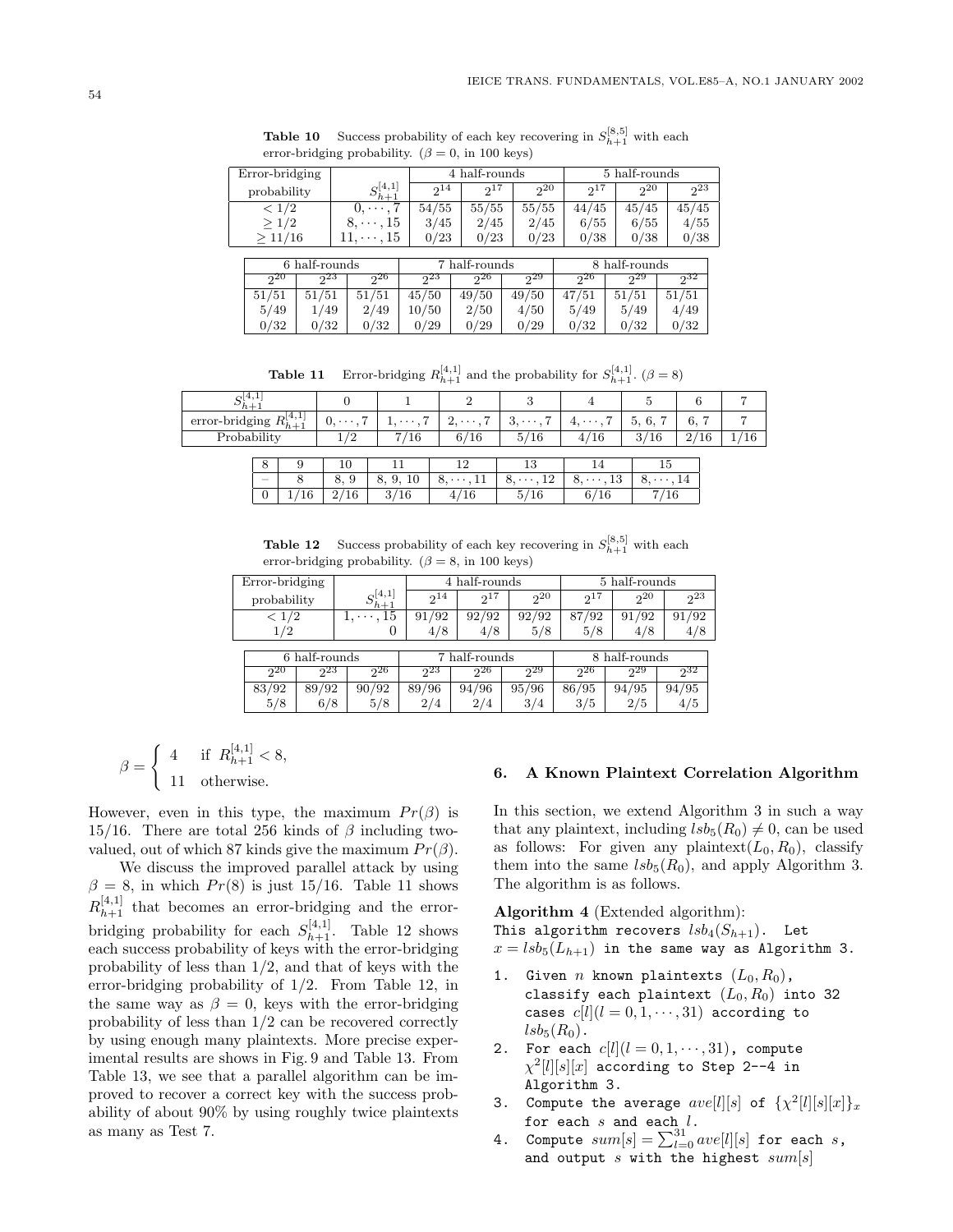

**Fig. 9** Success probability of improved parallel key recovery. (in 100 trials)

**Table 13** Success probability of improved parallel key recovery (the average of  $6*100$  trials of  $S_{h+1}^{[28,25]}, \dots, S_{h+1}^{[8,5]}$  and  $S_{h+1}^{[31,29]}$ . (100 trials an interval))

|                  |                  |        | 4 half-rounds    |        |                  |        | 5 half-rounds    |        |                  |                   | 6 half-rounds    |        |                |        |
|------------------|------------------|--------|------------------|--------|------------------|--------|------------------|--------|------------------|-------------------|------------------|--------|----------------|--------|
|                  |                  |        | $\#\text{keys}$  |        |                  |        | $\#\text{keys}$  |        |                  |                   | #keys            |        |                |        |
|                  | $\#\text{texts}$ |        | T*               | $II^*$ | $\#\text{texts}$ |        | T*               | $II^*$ | $\#\text{texts}$ |                   | T*               | $II^*$ |                |        |
|                  | $2^{11}$         |        | 41.3             | 46     | $2^{14}$         |        | 29.2             | 48     | $2^{18}$         |                   | 52.7             | 59     |                |        |
|                  | $2^{12}$         |        | 71.2             | 84     | $2^{15}$         |        | 57.7             | 55     | $2^{19}$         |                   | 77.7             | 82     |                |        |
|                  | $2^{13}$         |        | 91.5             | 91     | $2^{16}$         |        | 84.7             | 83     | $2^{20}$         |                   | 92.5             | 93     |                |        |
|                  | $2^{14}$         |        | 95.7             | 96     | $2^{17}$         |        | 93.2             | 95     | $2^{22}$         |                   | 97.2             | 97     |                |        |
|                  | 7 half-rounds    |        |                  |        | 8 half-rounds    |        |                  |        | 9 half-rounds    |                   |                  |        | 10 half-rounds |        |
|                  |                  |        |                  |        |                  |        |                  |        |                  |                   |                  |        |                |        |
|                  | #keys            |        |                  |        | #keys            |        |                  |        | #keys            |                   |                  |        |                | #keys  |
| $\#\text{texts}$ |                  | $II^*$ | $\#\text{texts}$ |        |                  | $II^*$ | $\#\text{texts}$ |        |                  | $\overline{II}^*$ | $\#\text{texts}$ |        |                | $II^*$ |

2<sup>22</sup> 71.7 73 2<sup>26</sup> 86.5 90 2<sup>28</sup> 68.2 78 2<sup>31</sup> 67.0 81 2<sup>23</sup> 90.3 93 2<sup>27</sup> 95.0 94 2<sup>29</sup> 88.2 90 2<sup>32</sup> 86.0 94

2<sup>20</sup> 30.7 49 2<sup>23</sup> 26.7 37 2<sup>27</sup> 42.8 55 2<sup>30</sup> 45.7 48

*I*\*: the average of 
$$
S_{h+1}^{[28,25]}, \dots, S_{h+1}^{[8,5]}, II^*
$$
:  $S_{h+1}^{[31,29]}$ 



**Fig. 10** Success probability of Extended algorithm. (in 100 trials)

as  $lsb_4(S_{h+1})$ .

In Extended algorithm, all plaintexts are also randomly generated by  $m$ -sequences as we have described in Sect. 2. Therefore  $lsb_5(R_0)$  of plaintexts used in our

experiments are uniformly distributed in  $\{0, 1, \dots, 31\}$ . Figure 10 and Table 14 show that the success probability among 100 trials for RC5 with 4–10 half-rounds. More precise experimental results are shown in Table 15. From Table 15, the number of plaintexts re-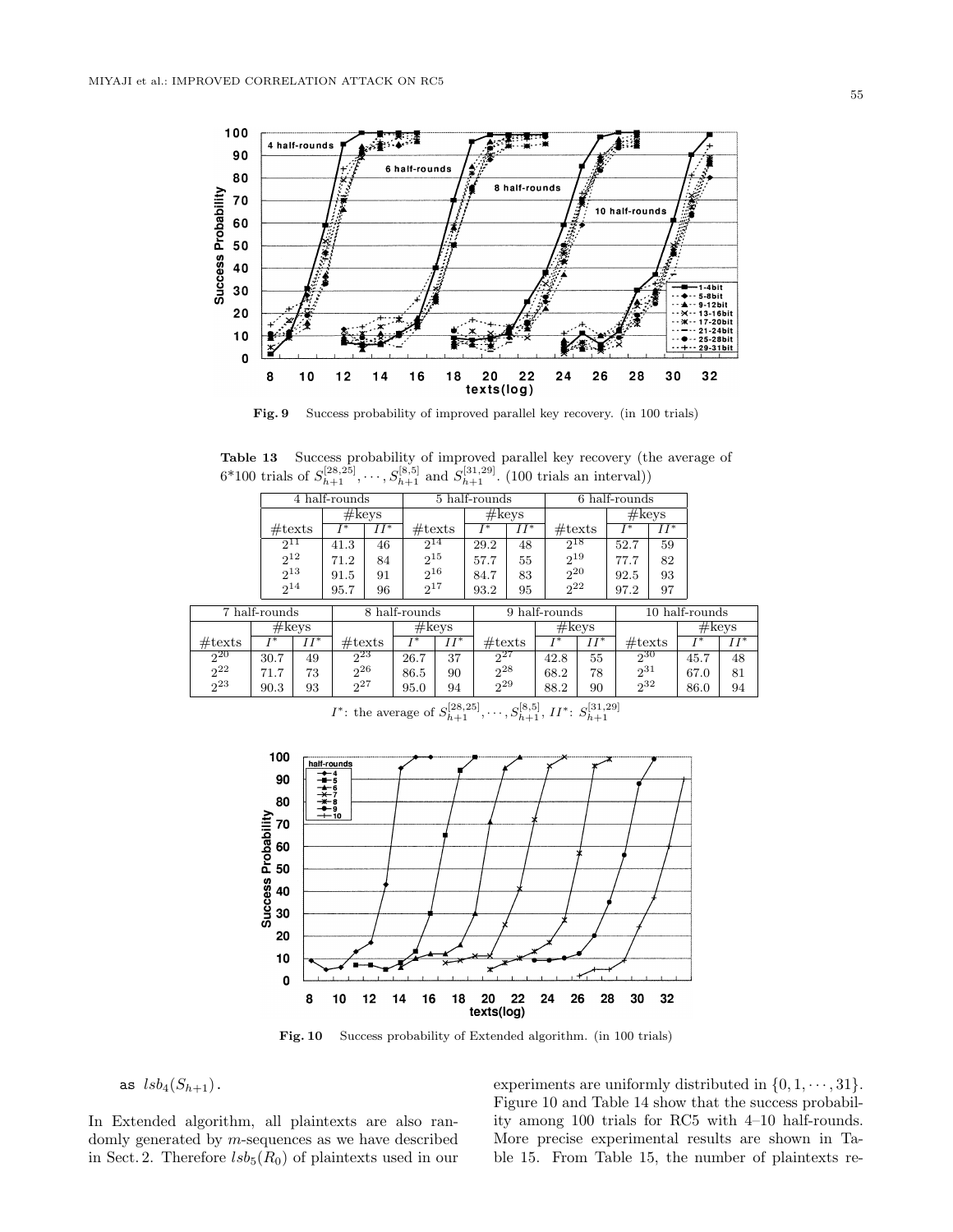|                  | 4 half-rounds    |                  | 5 half-rounds    |                  | 6 half-rounds    |                  |                |
|------------------|------------------|------------------|------------------|------------------|------------------|------------------|----------------|
|                  | $\#\text{texts}$ | $\#\text{keys}$  | $\#\text{texts}$ | #keys            | $\#\text{texts}$ | #keys            |                |
|                  | 213              | 43               | $2^{16}$         | 30               | 219              | 30               |                |
|                  | $2^{14}$         | 95               | $2^{17}$         | 65               | $2^{20}$         | 71               |                |
|                  | $2^{15}$         | 100              | $2^{18}$         | 94               | $2^{21}$         | 95               |                |
| 7 half-rounds    |                  | 8 half-rounds    |                  |                  | 9 half-rounds    |                  | 10 half-rounds |
| $\#\text{texts}$ | $\#\text{keys}$  | $\#\text{texts}$ | #keys            | $\#\text{texts}$ | #keys            | $\#\text{texts}$ | #keys          |
| $2^{22}$         | 41               | $2^{25}$         | 27               | 228              | 35               | $2^{31}$         | 37             |
| $2^{23}$         | 72               | $2^{26}$         | 57               | $2^{30}$         | 88               | $2^{32}$         | 60             |
| $2^{24}$         | 96               | $2^{27}$         | 96               | $2^{31}$         | 99               | 233              | 90             |

**Table 14** Success probability of Extended algorithm. (in 100 trials)

**Table 15** # texts required for recovering a key with the success probability  $90\%$ ,  $45\%$ , and 30% in Extended algorithm.

| $\#half$ -rounds          |       |       |       |       |       |       | 10    |
|---------------------------|-------|-------|-------|-------|-------|-------|-------|
| $\log_2(\#text{t})$ (90%) | 13.96 | 17.73 | 20.63 | 23.71 | 26.64 | 30.01 | 33.00 |
| $\log_2(\#text{t})$ (45%) | 13.09 | 16.39 | 19.41 | 22.14 | 25.62 | 28.43 | 31.52 |
| $\log_2(\#text{t})$ (30%) | 12.53 | 15.94 | 18.81 | 21.63 | 25.07 | 27.53 | 30.70 |

**Table 16** The  $\chi^2$ -value of correct keys and wrong keys in 4 half-rounds. (in 100 trials)

|                    |           | Key recovering |         | Correct kevs | Wrong keys <sup>*</sup> |          |
|--------------------|-----------|----------------|---------|--------------|-------------------------|----------|
|                    | $#$ texts | probability    | Average | Variance     | Average                 | Variance |
| Main algorithm     | ດ12       | 93%            | 40.50   | 3.69         | 38.42                   | 2.41     |
| Extended algorithm | 214       | 95%            | 32.31   | 0.10         | 32.08                   | 0.09     |

| *: The highest $\chi^2$ -value among wrong keys is used for each trial. |  |  |  |  |  |  |  |  |  |  |  |
|-------------------------------------------------------------------------|--|--|--|--|--|--|--|--|--|--|--|
|-------------------------------------------------------------------------|--|--|--|--|--|--|--|--|--|--|--|

quired for recovering a key on  $r$  rounds (h half-rounds) with the success probability of 90%,  $log_2(\#text)$ , is estimated

$$
log_2(\#text) = 6.14r + 2.27
$$
  
( $log_2(\#text) = 3.07h + 2.27$ )

by using the least square method. By substituting  $\log_2(\#text{t} x t) = 64$ , we conclude that our algorithm is estimated to recover a key on RC5 with 20 half-rounds with 263.<sup>67</sup> plaintexts in the success probability of 90%. In the case of success probability of 30%, the number of required plaintexts is estimated as follows,

$$
log_2(\#text) = 5.90r + 1.12
$$
  
( $log_2(\#text) = 2.95h + 1.12$ ).

Therefore our algorithm can recover a key correctly on RC5 until 21 half-rounds with  $2^{63.07}$  plaintexts in the success probability of 30%.

As for Extended algorithm, both the serial and improved parallel key recovery algorithm also work for recovering  $S_{h+1}^{[31,1]}$  in the same way as Main algorithm.

#### 6.1 Further Discussion

Here we discuss the difference between Extended algorithm and Main algorithm. Extended algorithm requires about  $2<sup>2</sup>$  times as many plaintexts as Main algorithm in order to recover correct keys as we have seen in Tables 14 and 4. In our experiments all plaintexts are randomly generated. Therefore, strictly speaking, the

 $\chi^2$ -value in Extended algorithm is computed by using about  $2^{-3}$  times as many plaintexts as Main algorithm since the  $\chi^2$ -value in Extended algorithm is computed for each  $lsb_5(R_0)$ . As a result, Extended algorithm can recover a key correctly with the lower  $\chi^2$ -value. We investigate experimentally the relation between  $\chi^2$ value of correct keys and that of wrong keys in both algorithms. Table 16 shows each average and variance in 100 keys. As for wrong keys, the highest  $\chi^2$ -value among wrong keys is shown, which often causes to recover a wrong key. From Table 16, we see that the average among  $\chi^2$ -value of correct keys in Extended algorithm is lower and the variance is much lower than that in Main algorithm. We expect that Extended algorithm reduces the variant of  $\chi^2$ -value by using not specific  $lsb_5(R_0)$  but all  $lsb_5(R_0)$  and can recover a key correctly with the lower  $\chi^2$ -value.

## **7. Conclusions**

In this paper, we have proposed a known plaintext correlation attack on RC5, which improves a chosen plaintext correlation attack on RC6 proposed by Knudsen-Meier. We have also shown three algorithms, main algorithm, a serial key recovery algorithm, and a parallel key recovery algorithm. Main algorithm recovers each consecutive 4-bit subkey of the final half-round on RC5. Two algorithms, a serial key recovery algorithm, and a parallel key recovery algorithm recover 31-bit subkey of the final half-round on RC5 by using main algorithm: a serial key recovery algorithm works in serial with the